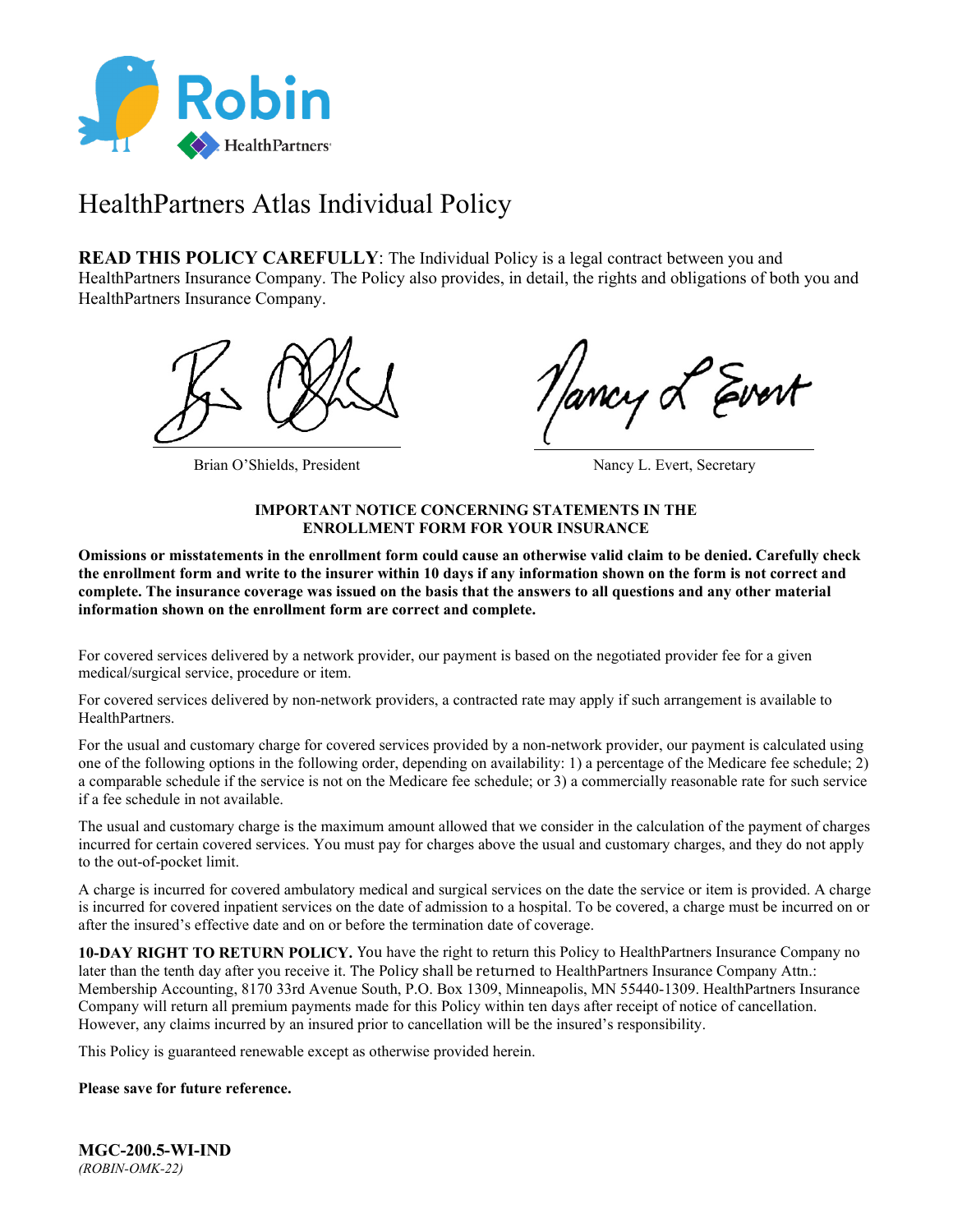#### **NOTICE: LIMITED BENEFITS WILL BE PAID WHEN NON-PARTICIPATING PROVIDERS ARE USED.**

**You should be aware that when you elect to utilize the services of a non-participating provider for a covered service, benefit payments to such non-participating provider are not based upon the amount billed. The basis of your benefit payment will be determined according to your policy's fee schedule, usual and customary charge (which is determined by comparing charges for similar services adjusted to the geographical area where the services are performed), or other method as defined by the Policy. YOU RISK PAYING MORE THAN THE COINSURANCE, DEDUCTIBLE AND COPAYMENT AMOUNT DEFINED IN THE POLICY AFTER THE PLAN HAS PAID ITS REQUIRED PORTION. Non-participating providers may bill enrollees for any amount up to the billed charge after the plan has paid its portion of the bill. Participating providers have agreed to accept discounted payment for covered services with no additional billing to the enrollee other than copayment, coinsurance and deductible amounts. You may obtain further information about the participating status of professional providers and information on out-of-pocket expenses by calling 952-883- 5036 or 1-888-922-2313 number on your identification card or visiting HealthPartners' website at [healthpartners.com.](http://www.healthpartners.com/)**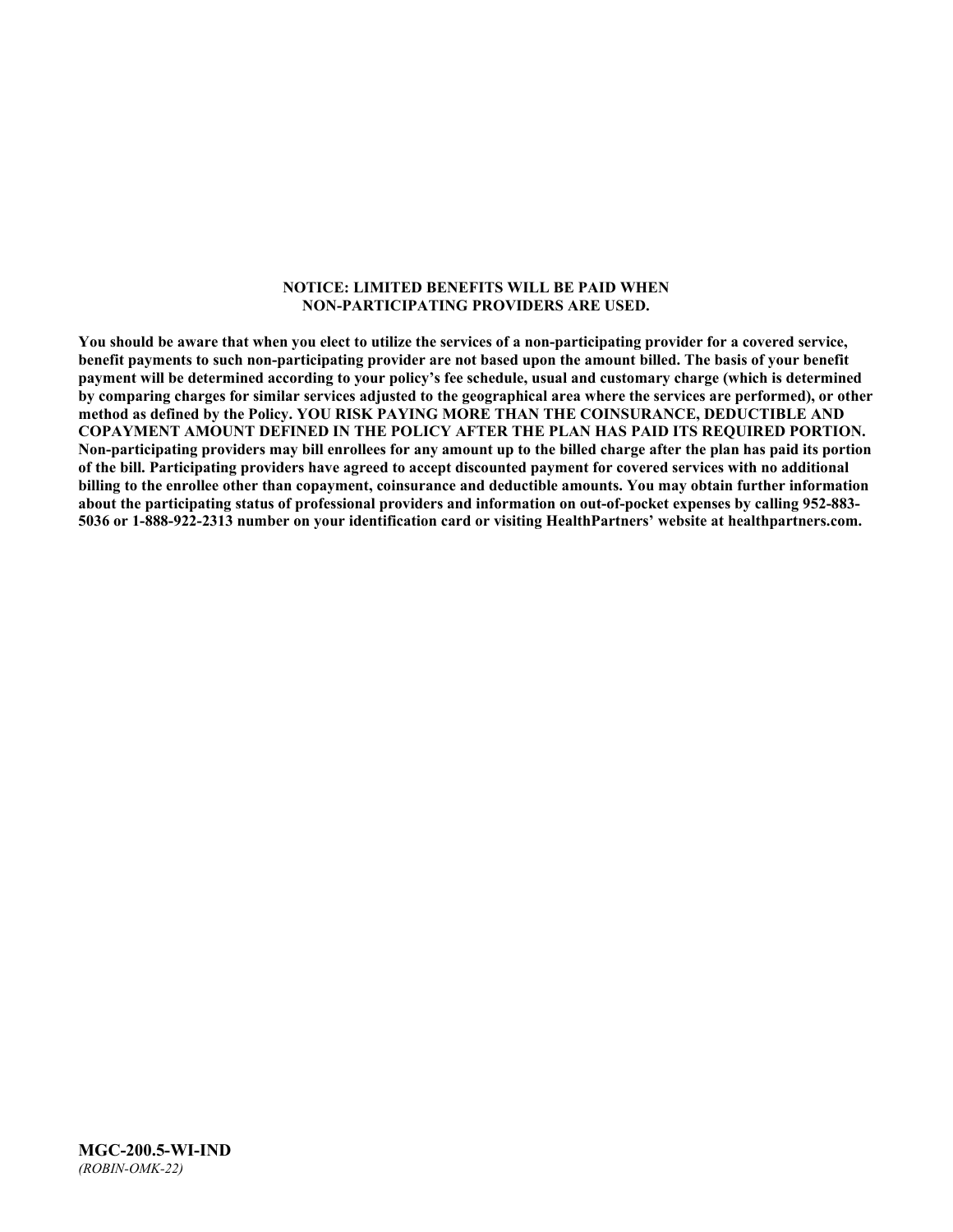### **TABLE OF CONTENTS**

| <b>Section</b>        | Page |
|-----------------------|------|
|                       |      |
|                       |      |
|                       |      |
|                       |      |
|                       |      |
|                       |      |
|                       |      |
|                       |      |
|                       |      |
|                       |      |
|                       |      |
|                       |      |
|                       |      |
|                       |      |
|                       |      |
|                       |      |
|                       |      |
|                       |      |
|                       |      |
|                       |      |
|                       |      |
|                       |      |
|                       |      |
|                       |      |
|                       |      |
|                       |      |
|                       |      |
|                       |      |
|                       |      |
|                       |      |
|                       |      |
|                       |      |
|                       |      |
| <b>AMENDMENT(S)</b>   |      |
| <b>BENEFITS CHART</b> |      |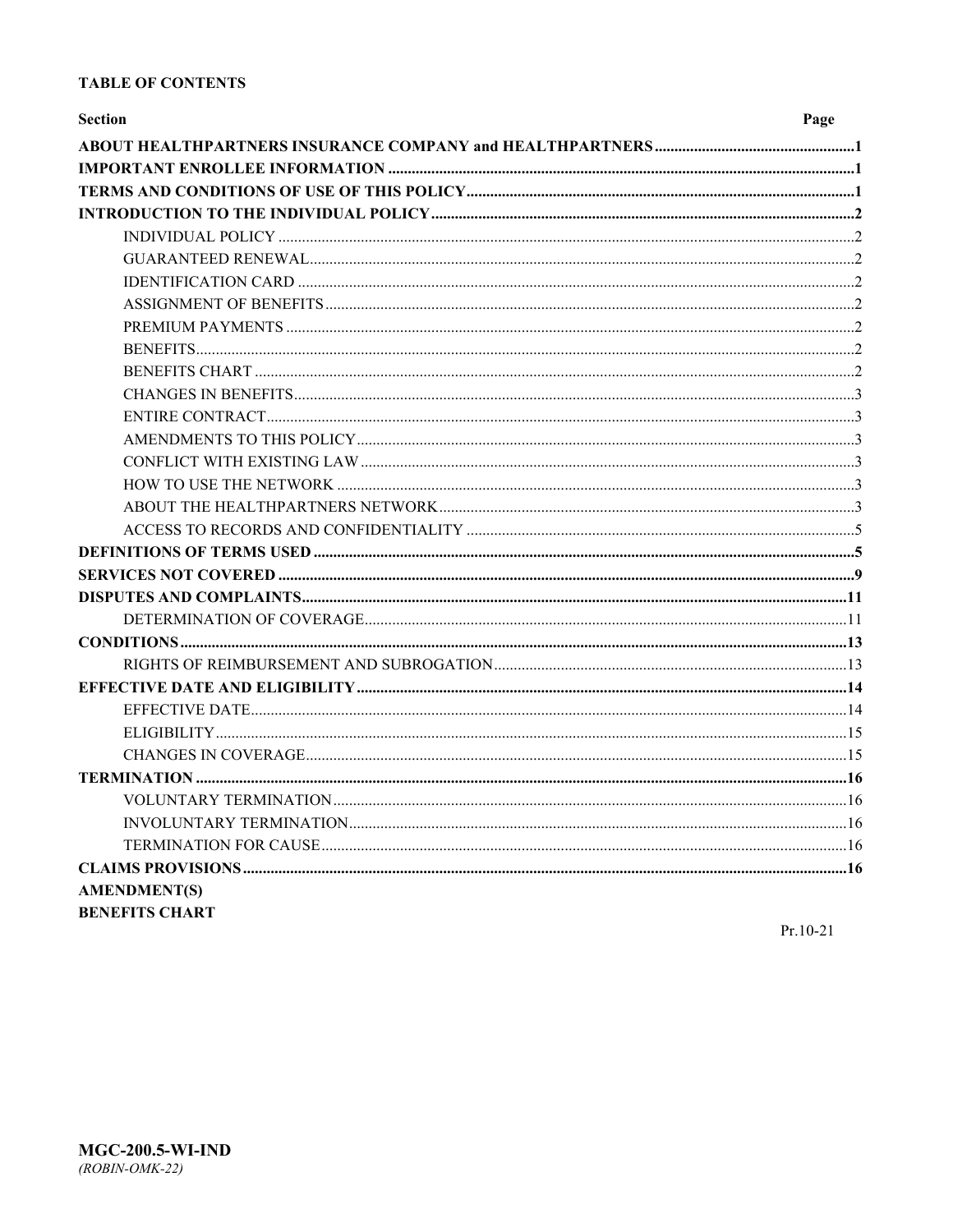### **HEALTHPARTNERS MISSION** *TO IMPROVE HEALTH AND WELL-BEING IN PARTNERSHIP WITH OUR MEMBERS, PATIENTS AND COMMUNITY***.**

# <span id="page-3-0"></span>**ABOUT HEALTHPARTNERS INSURANCE COMPANY AND HEALTHPARTNERS**

**HealthPartners Insurance Company**. HealthPartners Insurance Company is the insurance company underwriting the benefits described in this Policy. HealthPartners Insurance Company is a part of the HealthPartners family of related organizations. When used in this Policy, "we", "us" or "our" has the same meaning as HealthPartners Insurance Company.

**HealthPartners, Inc. (HealthPartners).** HealthPartners is a non-profit corporation which is licensed by the State of Minnesota as a Health Maintenance Organization (HMO). HealthPartners is the parent company of a family of related organizations and provides network access and administrative services for HealthPartners Insurance Company.

**The coverage described in this Policy may not cover all your health care expenses. Read this Policy carefully to determine which expenses are covered.**

# <span id="page-3-1"></span>**IMPORTANT ENROLLEE INFORMATION**

- You have the right to a grace period of 10 days for each premium payment due, when falling due after the first premium payment, during which period the Policy shall continue in force.
- Insureds on Medicare have the right to voluntarily disenroll from HealthPartners Insurance Company and the right not to be requested or encouraged to disenroll, except in circumstances specified in federal law.
- Insureds on Medicare have the right to a clear description of nursing home and home care benefits covered by HealthPartners Insurance Company.
- Certain services or medical or dental supplies are not covered. Read this Policy for a detailed explanation of all exclusions.
- Your spouse and any eligible dependents may purchase his or her own Policy under certain circumstances.
- Your coverage may be cancelled by you or us only under certain conditions. Read this Policy for the reasons for cancellation of coverage.

# <span id="page-3-2"></span>**TERMS AND CONDITIONS OF USE OF THIS POLICY**

- This document may be available in printed and/or electronic form.
- Only HealthPartners Insurance Company is authorized to amend this document.
- Any other alteration to a printed or electronic plan document is unauthorized.
- In the event of a conflict between printed or electronic plan documents only the authorized plan document will govern.

HealthPartners Insurance Company and HealthPartners names and logos and all related products and service names, design marks and slogans are the trademarks of HealthPartners Insurance Company and HealthPartners or their related companies.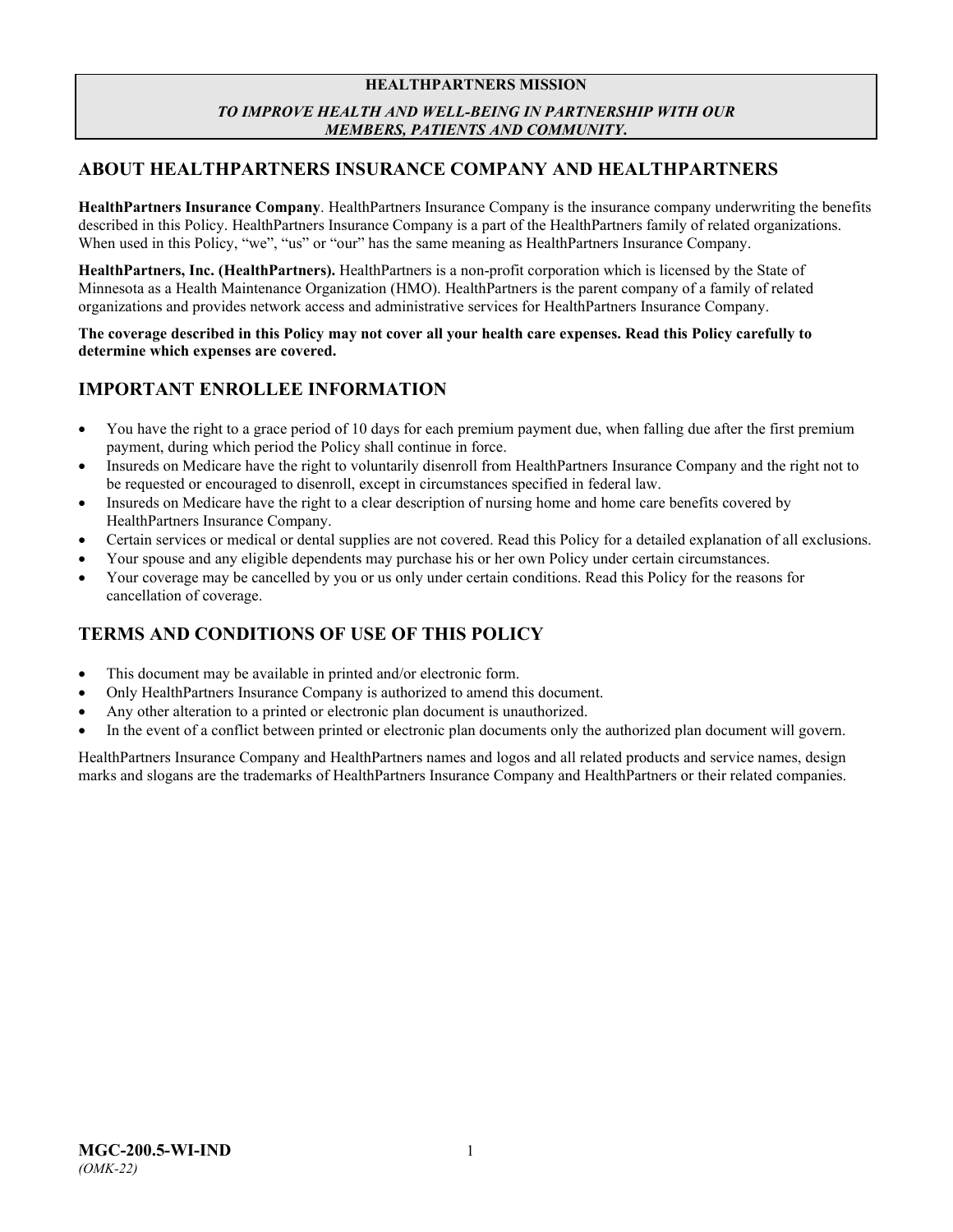# <span id="page-4-0"></span>**INTRODUCTION TO THE INDIVIDUAL POLICY**

### <span id="page-4-1"></span>**INDIVIDUAL POLICY**

The Individual Policy ("this Policy") is the enrollee's evidence of coverage, and is issued by HealthPartners Insurance Company. This Policy, the Benefits Chart, any amendments and the enrollment form are the whole agreement between HealthPartners Insurance Company and the enrollee. It covers the enrollee and the enrolled dependents (if any) as named on the enrollee's enrollment form. This Policy replaces an enrollee's prior Policy with HealthPartners Insurance Company, if any, as of the effective date of this Policy.

### <span id="page-4-2"></span>**GUARANTEED RENEWAL**

Coverage under this Policy begins on the effective date printed on or accompanying your initial identification card. This Policy is guaranteed to automatically renew annually thereafter if the required premium payment is made. Coverage continues until this Policy is replaced or terminated, as long as its conditions are met. By making premium payments or by having them made on your behalf, you accept the terms and provisions of this Policy. This Policy renews on the first day of each calendar year following your enrollment in the plan. Renewal is subject to our right to terminate your Policy due to your non-payment of premium or for fraud or intentional misrepresentation of a material fact, or as otherwise described in the section titled, "TERMINATION".

### <span id="page-4-3"></span>**IDENTIFICATION CARD**

An identification card will be issued to you at the time of enrollment. You will be asked to present your identification card whenever you receive services. You may not permit anyone else to use your card to obtain care.

### <span id="page-4-4"></span>**ASSIGNMENT OF BENEFITS**

You may not, in any way, assign or transfer your rights or benefits under this Policy. In addition, you may not, in any way, assign or transfer your right to pursue any causes of action arising under this Policy including, but not limited to, causes of action for denial of benefits under the Policy.

### <span id="page-4-5"></span>**PREMIUM PAYMENTS**

Coverage under this Policy is conditioned on our regular receipt of the enrollee's premium payments. Premium payments are based upon the policy type and the number and status of any dependents enrolled with the enrollee. Premium payments do not take into account the claim experience or any change in health status of the enrollee, which occurs after the initial issuance of this Policy. Your premium payments usually change annually on your Renewal Date (which may be different than your effective date), subject to 60 days' notice. The Renewal Date of the Policy may be subject to change. HealthPartners will default your premium payments to a pre-payment, mailed paper statement, on a monthly cycle.

### <span id="page-4-6"></span>**BENEFITS**

This Policy provides HealthPartners Network Benefits **(**N**etwork Benefits)** underwritten by HealthPartners Insurance Company, when you seek medical and dental services delivered by participating network providers. This Policy describes your Network Benefits and how to obtain covered services.

This Policy also provides HealthPartners Non-Network Benefits **(Non-Network Benefits)** underwritten by HealthPartners Insurance Company, for medical and dental services delivered by non-network providers. This Policy describes your Non-Network Benefits and how to obtain covered services.

#### **Applicable to Non-Network Benefits**

**Second Opinions.** If you question a decision about medical or dental care, we cover a second opinion from another provider.

If you are insured under this Policy you may have access to certain additional benefits and discounts offered by or through an arrangement with HealthPartners from time to time.

### <span id="page-4-7"></span>**BENEFITS CHART**

Attached to this Policy is a Benefits Chart, which is incorporated and fully made a part of this Policy. It describes the amounts of payments and limits for the coverage provided under this Policy. Refer to your Benefits Chart for the amount of coverage applicable to a particular benefit.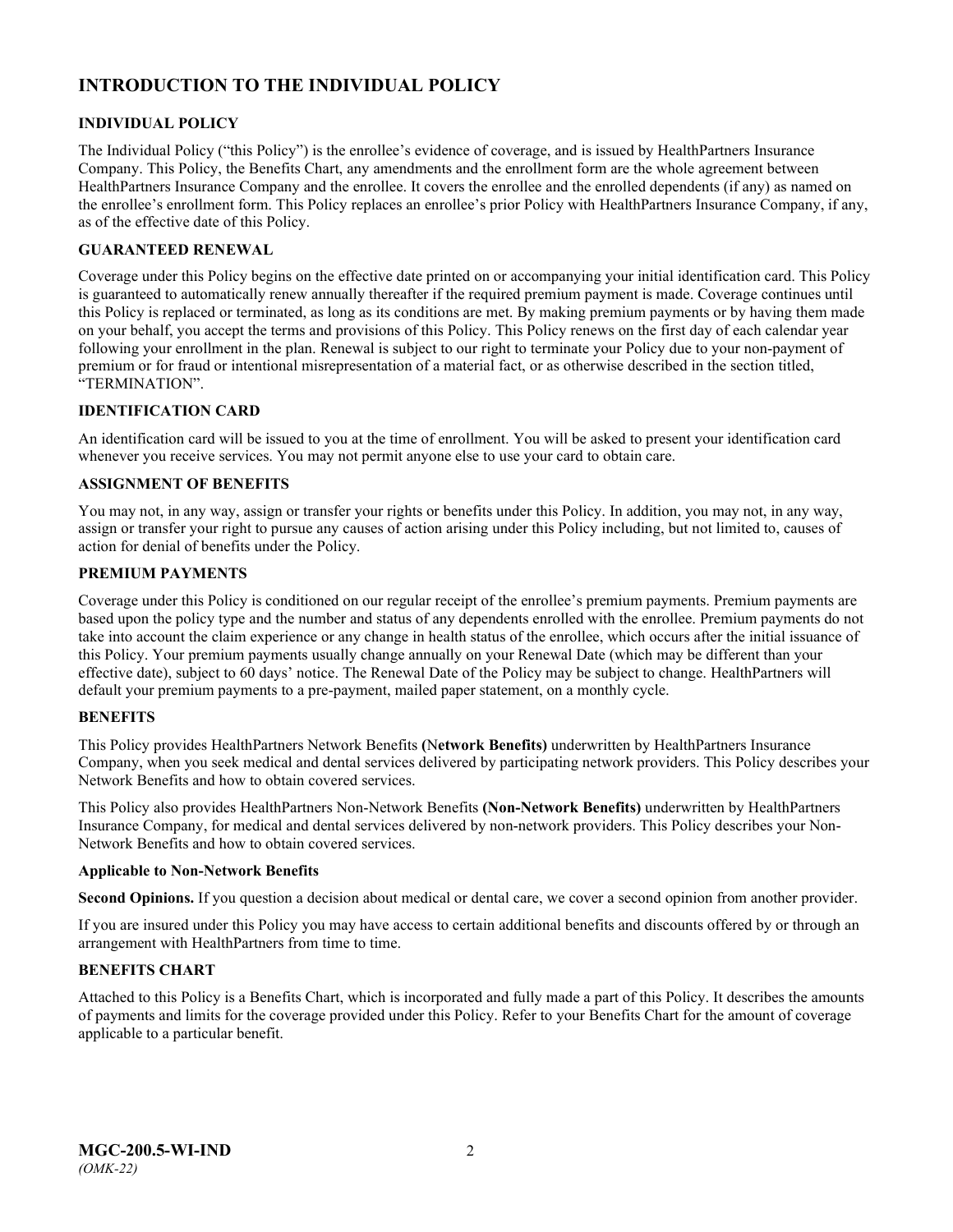### <span id="page-5-0"></span>**CHANGES IN BENEFITS**

We are permitted to change benefits under this Policy to maintain compliance with federal and state law. This includes, but is not limited to, benefit changes required to maintain a certain actuarial value or metal level. We may also change your deductible, copayment and/or coinsurance and out-of-pocket limit values on an annual basis to reflect cost of living increases. No change in this Policy shall be valid until approved by an executive officer of HealthPartners Insurance Company and unless such approval be endorsed on or attached to this Policy. No agent has authority to change this Policy or to waive any of its provisions.

### <span id="page-5-1"></span>**ENTIRE CONTRACT**

The documents below constitute the entire contract of insurance between you and HealthPartners and replace all other agreements as of the effective date of this Policy:

- This Policy,
- The Benefits Chart, and any amendments, and
- Your Enrollment Form.

### <span id="page-5-2"></span>**AMENDMENTS TO THIS POLICY**

Amendments which we include with this Policy or send to you at a later date are incorporated and fully made a part of this Policy.

### <span id="page-5-3"></span>**CONFLICT WITH EXISTING LAW**

In the event that any provision of this Policy is in conflict with Wisconsin or federal law, only that provision is hereby amended to conform to the minimum requirements of the law.

### <span id="page-5-4"></span>**HOW TO USE THE NETWORK**

#### **This provision contains information you need to know in order to obtain Network Benefits.**

This Policy provides coverage for services provided by our network of participating providers and facilities.

**Network Provider.** This is any one of the participating licensed physicians, dentists, mental health and substance use disorder treatment or other health care providers, facilities and pharmacies listed in your network directory, which has entered into an agreement with us to provide health care services to you.

**Network providers are available to view free of charge by logging on to your "***my***HealthPartners" account at [healthpartners.com.](http://www.healthpartners.com/) If you need assistance locating a physician or other health care providers in your network, please call Member Services.**

### **Emergency care is available 24 hours a day, seven days a week.**

**Non-Network Providers.** These are licensed physicians, dentists, mental health and substance abuse treatment or other health care providers, facilities and pharmacies not participating as network providers.

### <span id="page-5-5"></span>**ABOUT THE HEALTHPARTNERS NETWORK**

**To obtain Network Benefits for covered services, you must select and receive services from network providers.** There are limited exceptions as described in this Policy.

**HealthPartners Network.** These are the health care providers, facilities and pharmacies contracted to provide services for your plan. They are described in the network directory.

**Designated Physician, Provider or Facility.** This is a current list of network physicians, providers or facilities which are authorized to provide certain covered services as described in this Policy. Call Member Services for a current list.

In order to receive Network Benefits, the following services require using a Designated Physician, Provider or Facility:

- Contracted convenience care clinics are designated on our web site when you log on to your "myHealthPartners" account at [healthpartners.com.](file://isntmacsrv0/contracts/C&B%20PC%20Filenames/Robin%20PC/STATE%20FILINGS/2020/WI%20IND%202020/6-14-2019%20initial%20submission/Word/MGC-200.2-WI-IND-19.docx) You must use a designated convenience care clinic to obtain the convenience care benefit detailed in your Benefits Chart.
- Durable medical equipment and supplies must be obtained from or repaired by approved vendors.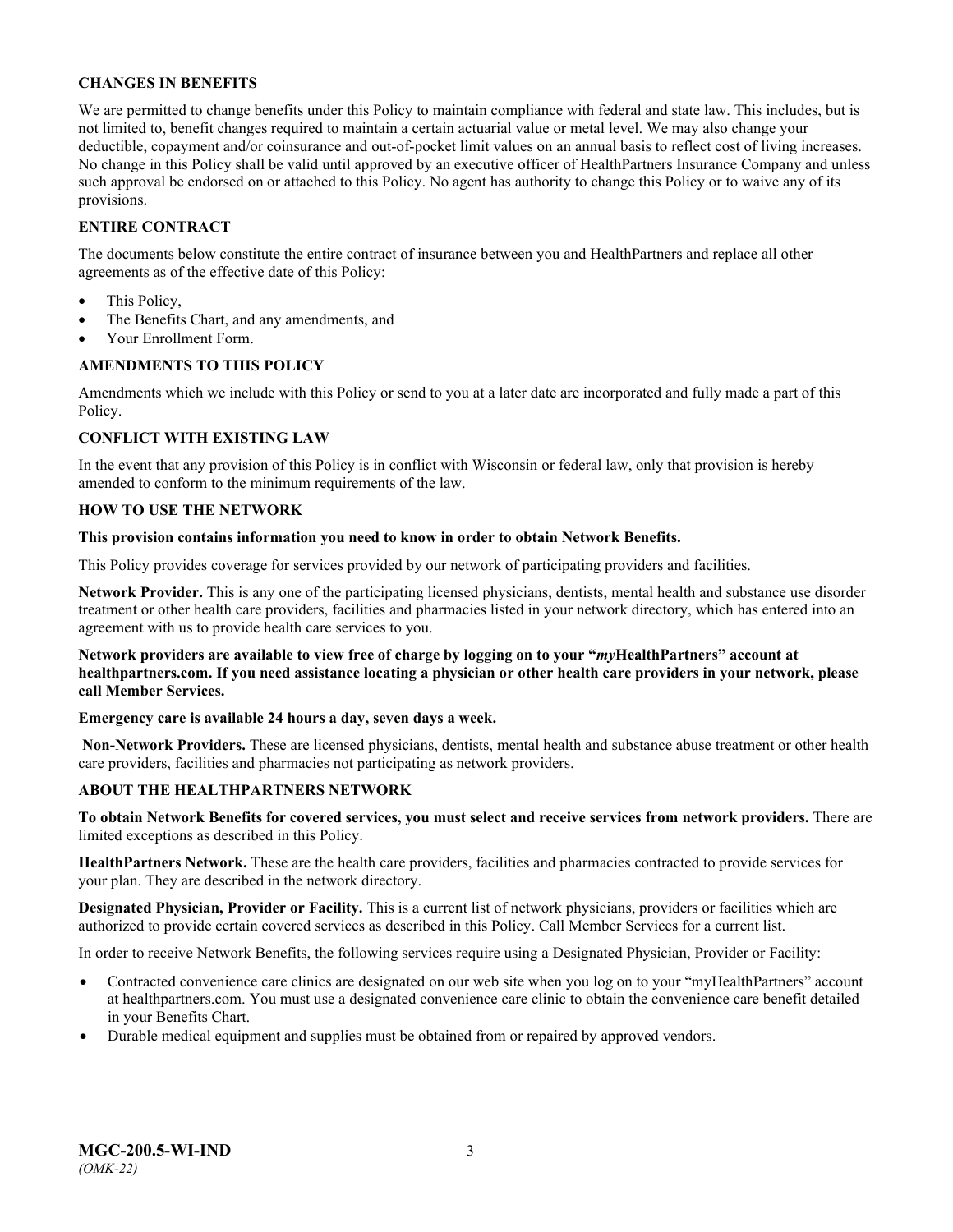- Multidisciplinary pain management must be provided at designated facilities. Your physician or facility will obtain authorization for these services from HealthPartners, as needed.
- For Specialty Drugs that are administered in a clinic or an outpatient hospital, your physician and facility will obtain the Specialty Drugs from a designated vendor. For Specialty Drugs that are self-administered, you must obtain the Specialty Drugs from a designated vendor to be covered as Network Benefits. Coverage is described in the Benefits Chart.

Call Member Services for more information on authorization requirements or approved vendors.

**HealthPartners Network Clinic.** This is a participating clinic providing ambulatory medical or dental services.

**HealthPartners Network Urgent Care Clinic.** This is a participating clinic listed in your network directory, which provides medically necessary and appropriate urgent care, as covered in this Policy.

**Network Service Area.** This is the geographical area in which the network provides services to insureds. Contact Member Services for information regarding the service area.

**Continuity of Care.** Under certain conditions set forth in state or federal law, in the event your current provider leaves the network, you may be eligible to continue to receive services from that provider and have such services be considered Network Benefits. Unless noted otherwise below, Network Benefits will apply until the earlier of the 90-day period beginning the date the provider contract is terminated or until the date on which you are no longer a continuing patient with that provider. Conditions that qualify for this benefit are:

- You are undergoing a course of treatment for a serious and complex condition;
- You are undergoing a course of institutional or inpatient care;
- You are scheduled to undergo nonelective surgery, including related care from such provider or facility with respect to such a surgery;
- You were determined to be terminally ill (as determined under section  $1861(dd)(3)(A)$  of the Social Security Act) and are receiving treatment for such illness;
- You are pregnant and undergoing a course of treatment for the pregnancy from the provider or facility; if you are in the second or third trimester of pregnancy, services may be continued until the completion of postpartum care for you and the newborn child.

In addition, if the material/information provided to you included a primary care physician provider who is not a participating network provider, you may receive services from that provider until the end of the current plan year.

Continuity of care benefits will not be available or may be discontinued if the provider is terminated from the network for misconduct.

Call Member Services for further information regarding continuity of care benefits.

#### **Prior Authorization for Services**

There is no referral requirement for services delivered by providers within your network. You must obtain authorization from us for certain services for the services to be covered as Network Benefits. Your physician may be required to obtain prior authorization for certain services. Your physician will coordinate the authorization process for any services which must first be authorized. You may call Member Services, or log on to your "*my*HealthPartners" account at [healthpartners.com](http://www.healthpartners.com/) for a list of which services require prior authorization.

Our medical or dental directors, or their designees, make coverage determinations of medical and dental necessity and make final authorization for certain covered services. Coverage determinations are based on established medical and dental policies, which are subject to periodic review and modification by the medical or dental directors.

When an authorization for a service is required, we will make an initial determination within 14 calendar days, so long as all information reasonably needed to make the decision has been provided. This time period may be extended for an additional 14 calendar days. If we request additional information, you have up to 45 days to provide the information requested. If the additional information is not received within 45 days, a coverage determination will be made based on the information available at the time of the review.

When an authorization for an urgent service is required, we will make an initial determination within 72 hours, so long as all information reasonably needed to make a decision has been provided. In the event that you have not provided all information necessary to make a decision, you will be notified of such failure within 24 hours. You will then be given 48 hours to provide the requested information. You will be notified of the benefit determination within 48 hours after the earlier of our receipt of the complete information or the end of the time granted to you to provide the specified additional information.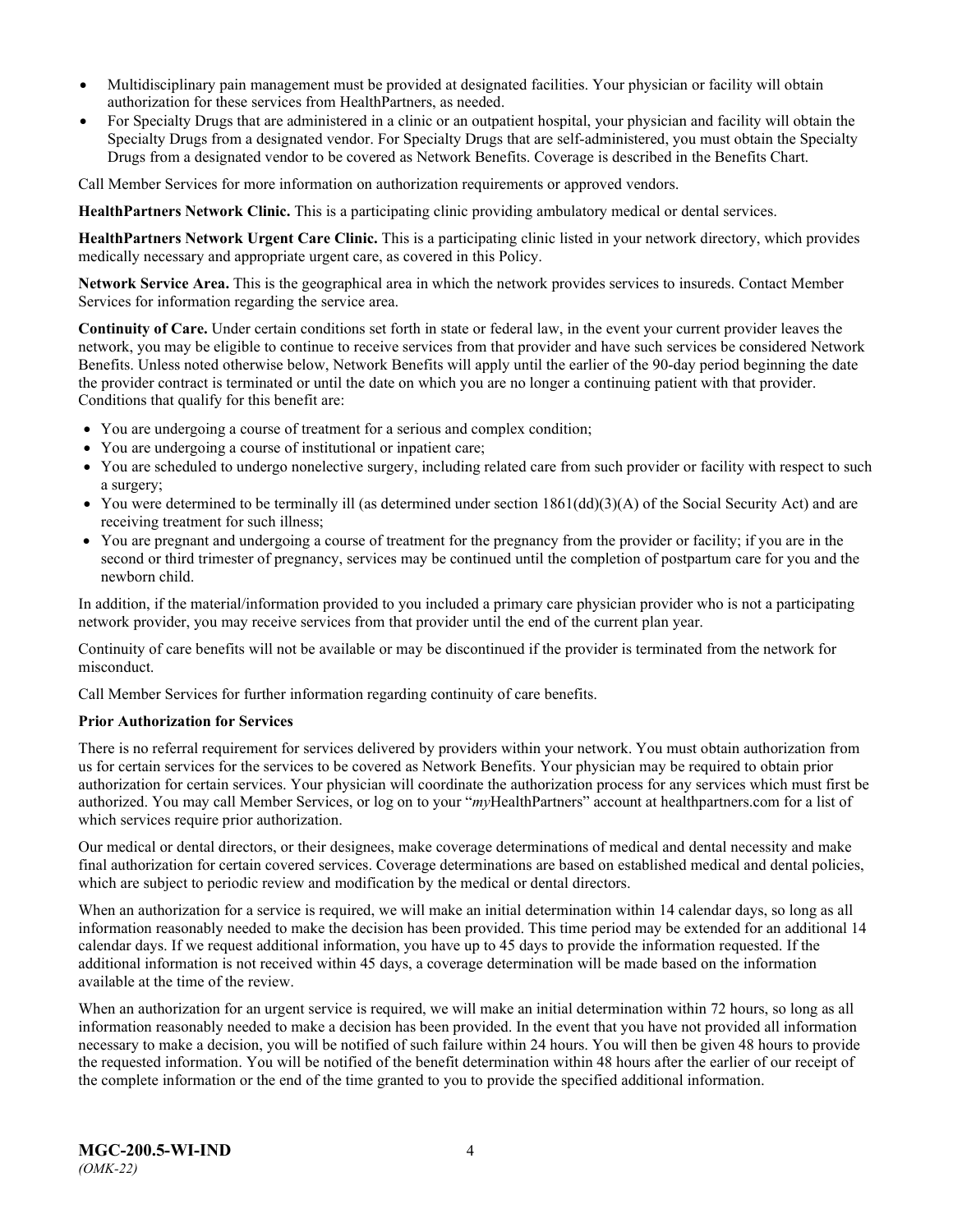If the determination is made to approve the service, we will notify your health care provider by telephone, and may send written verification.

If the initial determination is made not to approve the service, we will notify your health care provider and hospital, if appropriate, by telephone within one working day of the determination, and we will send written verification with details of the denial.

If you want to request an expedited review, or have received a denial of an authorization and want to appeal that decision, you have a right to do so. If your complaint is not resolved to your satisfaction in the internal complaint and appeal process, you may request an external review under certain circumstances. Refer to information regarding Complaint and Grievance Procedure in the section of this Policy titled, "DISPUTES AND COMPLAINTS" for a description of how to proceed.

### <span id="page-7-0"></span>**ACCESS TO RECORDS AND CONFIDENTIALITY**

We comply with the state and federal laws governing the confidentiality and use of protected health information and medical or dental records. When your provider releases health information to us according to state law, we can use your protected health information when necessary, for certain health care operations, including, but not limited to: claims processing, including claims we make for reimbursement or subrogation; quality of care assessment and improvement; accreditation, credentialing, case management, care coordination and utilization management, disease management, the evaluation of potential or actual claims against us, auditing and legal services, and other health care operations and use without further authorization if permitted or required by another law.

### <span id="page-7-1"></span>**DEFINITIONS OF TERMS USED**

**Admission.** This is the medically necessary admission to an inpatient facility for the acute care of illness or injury.

**Authorized Representative**. This is a person appointed by you to act on your behalf in connection with an initial claim, an appeal of an adverse benefit determination, or both. To designate an authorized representative, you must complete and sign our "Appointment of Authorized Representative" form and return it to us. You should specify on the form the extent of the authorized representative's authority. This form is available by logging on to your "*my*HealthPartners" account at [healthpartners.com.](http://www.healthpartners.com/)

**CareLineSM Service**. This is a service which employs a staff of registered nurses who are available by phone to assist in assessing need for medical or dental care, and to coordinate after-hours care, as covered in this Policy.

**Clinically Accepted Medical Services.** These are techniques or services that have been determined to be effective for general use, based on risk and medical implications. Some clinically accepted techniques are approved only for limited use, under specific circumstances.

**Convenience Clinic.** This is a clinic that offers a limited set of services and does not require an appointment.

**Cosmetic Surgery.** This is surgery to improve or change appearance (other than reconstructive surgery), which is not necessary to treat a related illness or injury.

**Covered Service.** This is a specific medical or dental service or item, which is medically necessary or dentally necessary and covered by us, as described in the Benefits Chart.

**Custodial Care.** This is supportive services focusing on activities of daily life that do not require the skills of qualified technical or professional personnel, including but not limited to, bathing, dressing and feeding.

**Dentally Necessary Care.** This is care which is limited to diagnostic testing, treatment, and the use of dental equipment and appliances which, in the judgment of a dentist, is required to prevent deterioration of dental health, or to restore dental function. Your general health condition must permit the necessary procedure(s). Decisions about dental necessity are made by the HealthPartners Dental Director or his or her designee.

**Dentist.** This is a professionally degreed doctor of dental surgery or dental medicine who lawfully performs a dental service in strict accordance with governmental licensing privileges and limitations.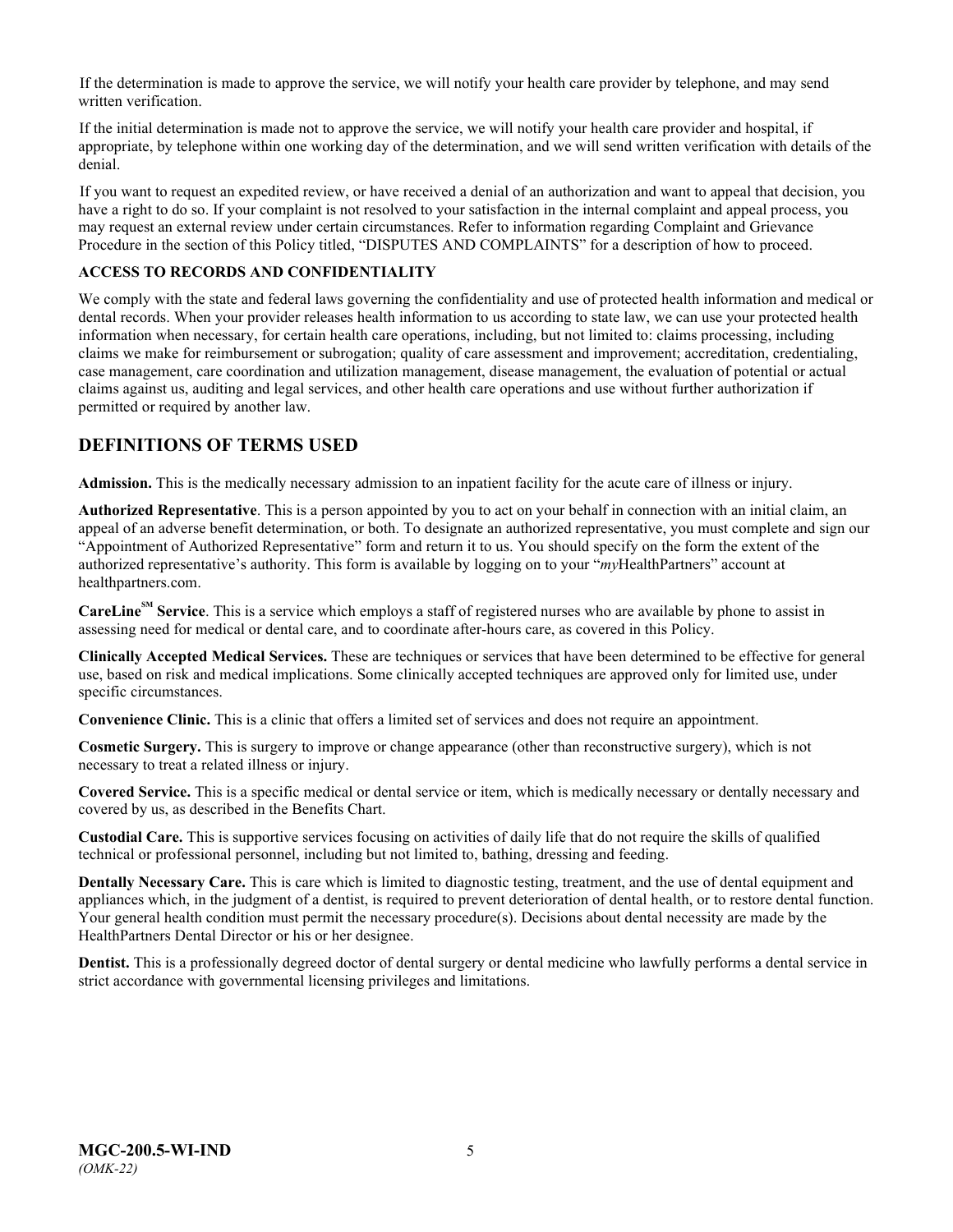**Eligible Dependents.** These are the persons shown below. Under this Policy, a person who is considered an enrollee is not qualified as an eligible dependent. A person who is no longer an eligible dependent (as defined below) on an enrollee's Policy may convert to his or her own Policy.

- 1. **Spouse.** This is an enrollee's current legal spouse.
- 2. **Child.** This is an enrollee's (a) natural or legally adopted child (effective from the date of adoption or the date placed for adoption, whichever is earlier); (b) child for whom the enrollee or the enrollee's spouse is the legal guardian; (c) a child covered under a valid qualified medical child support order (as the term is defined under Section 609 of the Employee Retirement Income Security Act (ERISA) and its implementing regulations) which is enforceable against an enrollee\*; or (d) stepchild of the enrollee (that is, the child of the enrollee's spouse). In each case the child must be either under 26 years of age or a disabled dependent, as described below.

\*(A description of the procedures governing qualified medical child support order determination can be obtained, without charge, from us.)

The age 26 limit does not apply to a dependent child who was called to federal active duty in the National Guard or in a reserve component of the U.S. armed forces, prior to the age of 27, while the child was attending on a full-time basis an institution of higher education. For a dependent who meets this requirement, coverage will continue for as long as the child is enrolled as full-time student. A child who is not able to maintain full time student status due to a medically necessary leave of absence continues to be an eligible dependent provided the enrollee sends documentation from the student's treating physician that certifies the medical necessity of the leave. Coverage for a student who is on a medically necessary leave of absence will continue until the earlier of one year from the date that the leave occurs or coverage under this Policy otherwise terminates.

- 3. **Qualified Grandchild.** This is an unmarried child of a covered child who is younger than age 18.
- 4. **Disabled Dependent.** This is an enrollee's Child or Qualified Grandchild as defined in 2. and 3. above, who is beyond the limiting age and physically handicapped or mentally disabled, and dependent on the enrollee for the majority of his/her financial support. The disability must have come into existence prior to attainment of the limiting age described above. Disability does not include pregnancy. "Disabled" means incapable of self-sustaining employment by reason of intellectual disability or physical handicap. The enrollee must give us a written request for coverage of a disabled dependent. The request must include written proof of disability and must be approved by us, in writing. We must receive the request within 31 days of the date an already enrolled dependent becomes eligible for coverage under this definition. We reserve the right to periodically review disability, provided that after the first two years, we will not review the disability more frequently than once every 12 months.

**Emergency Accidental Dental Services.** These are services required immediately, because of a dental accident.

**Enrollee.** This is a person who is eligible and accepted by us as an insured per a signed enrollment form and is responsible for payment of premium.

**Facility.** This is a licensed medical center, clinic, hospital, skilled nursing care facility or outpatient care facility, lawfully providing a medical or dental service in accordance with applicable governmental licensing privileges and limitations.

**Habilitative Services.** Health care services that help a person keep, learn or improve skills and functioning for daily living. Examples include therapy for a child who isn't walking or talking at the expected age. These services may include physical and occupational therapy, speech-language pathology and other services for people with disabilities in a variety of inpatient and/or outpatient settings.

**Health Care Provider (Provider).** This is any licensed non-physician (excluding naturopathic providers), including a chiropractor, lawfully performing a medical or dental service within the scope of his or her license and in accordance with applicable governmental licensing privileges and limitations, who renders direct patient care as covered in this Policy.

**Home Hospice Program.** This is a coordinated program of home-based, supportive and palliative care, for terminally ill patients and their families, to assist with the advanced stages of an incurable disease or condition. The services provided are comfort care and are not intended to cure the disease or medical condition, or to prolong life, in accordance with an approved home hospice treatment plan.

**Hospital.** This is a licensed facility, lawfully providing medical services in accordance with governmental licensing privileges and limitations, and which is recognized as an appropriate facility by us. A hospital is not a nursing home, or convalescent facility.

**Illness.** This is a sickness or disease, including all related conditions and recurrences, requiring medically necessary treatment.

**Injury.** This is an accident to the body, requiring medical treatment.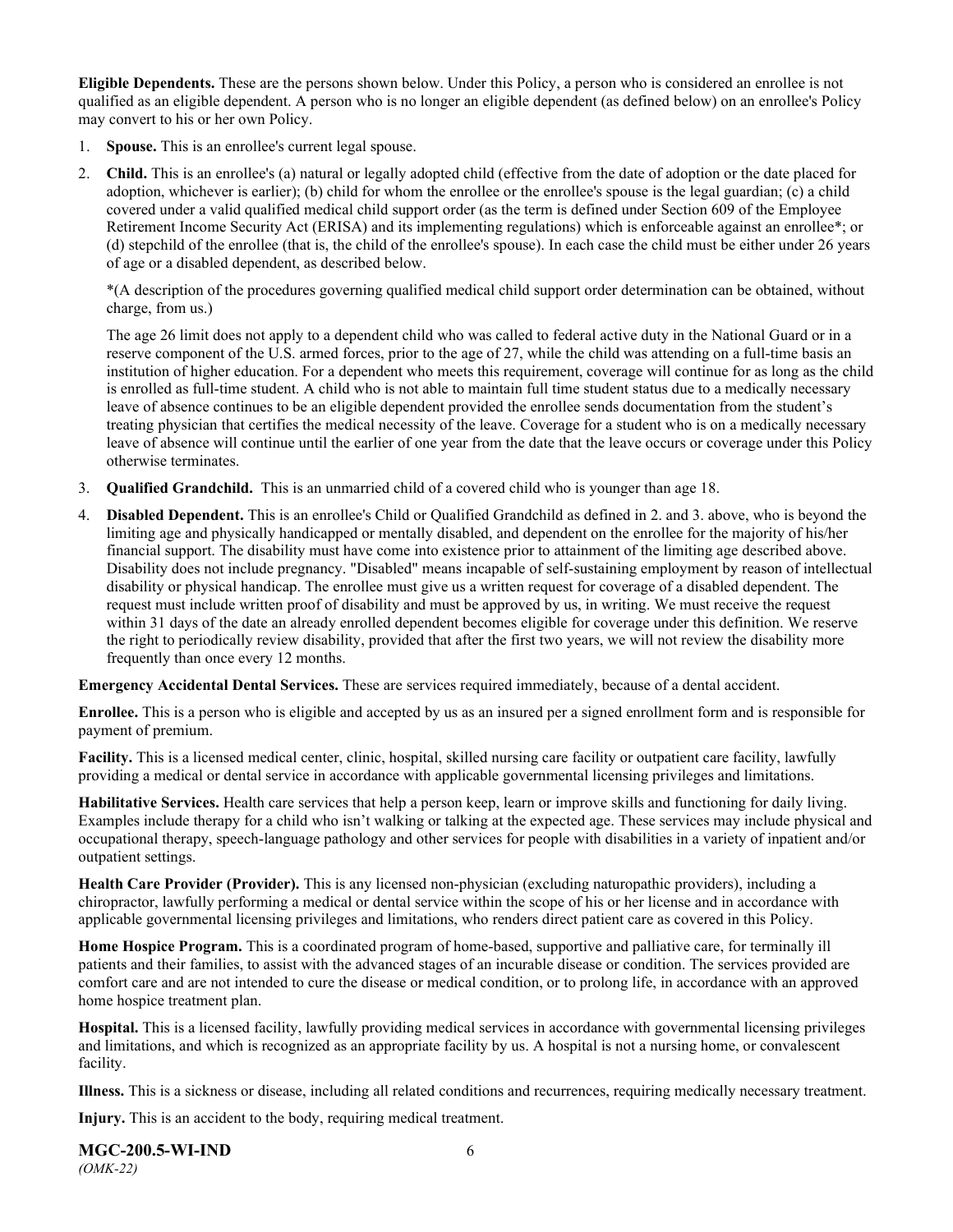**Inpatient.** This is a medically necessary confinement for acute care of illness or injury, other than in a hospital's outpatient department, where a charge for room and board is made by the hospital or skilled nursing facility. We cover a semi-private room, unless a physician recommends that a private room is medically necessary. In the event you choose to receive care in a private room under circumstances in which it is not medically necessary, our payment toward the cost of the room shall be based on the average semi-private room rate in that facility.

**Insured.** This is the enrollee covered for benefits under this Policy, and all of his or her eligible and enrolled dependents. When used in this Policy, "you" or "your" has the same meaning.

**Investigative or Experimental.** As determined by us, a drug, device, medical, behavioral health or dental treatment is investigative or experimental if reliable evidence does not permit conclusions concerning its safety, effectiveness, or positive effect on health outcomes and will be considered investigational or experimental unless all of the following categories of reliable evidence are met:

- There is final approval from the appropriate government regulatory agency, if required. This includes whether a drug or device can be lawfully marketed for its proposed use by the United States Food and Drug Administration (FDA); and
- The drug or device, or medical, behavioral health or dental treatment or procedure is not the subject of ongoing Phase I, II or III clinical trials; and
- The drug, device or medical, behavioral health or dental treatment or procedure is not under study and further studies are not needed (such as post-marketing clinical trial requirements) to determine maximum tolerated dose, toxicity, safety, effect on health outcomes or efficacy as compared to existing standard means of treatment or diagnosis; and
- There is conclusive evidence in major peer-reviewed medical journals demonstrating the safety, effectiveness and positive effect on health outcomes (the beneficial effects outweigh any harmful effects) of the service or treatment when compared to standard established service or treatment. Each article must be of well-designed investigations, using generally acceptable scientific standards that have been produced by nonaffiliated, authoritative sources with measurable results. Case reports do not satisfy this criterion. This also includes consideration of whether a drug is included in one of the standard reference compendia or "Major Peer Reviewed Medical Literature" (defined below) for use in the determination of a medically necessary accepted indication of drugs and biologicals used off-label as appropriate for its proposed use.

**Major Peer Reviewed Medical Literature.** This means articles from major peer reviewed medical journals that have recognized the drug or combination of drugs' safety and effectiveness for treatment of the indication for which it has been prescribed. Each article shall meet the uniform requirements for manuscripts submitted to biomedical journals established by the International Committee of Medical Journal Editors or be published in a journal specified by the United States Secretary of Health and Human Services pursuant to United States Code, title 42, section 1395x, paragraph (t), clause (2), item (B), as amended, as acceptable peer review medical literature. Each article must use generally acceptable scientific standards and must not use case reports to satisfy this criterion.

**Maintenance Care.** This is supportive services, including skilled or non-skilled nursing care, to assist you when your condition has not improved or has deteriorated significantly over a measurable period of time (generally a period of two months). Care may be determined to be maintenance care, regardless of whether your condition requires skilled medical care or the use of medical equipment.

**Maintenance Drug.** This is a formulary prescription drug which is included on a list of a limited number of prescription drugs which are commonly prescribed for long-term use. This list is designated by us, and is reviewed and modified periodically.

**Medically Necessary Care.** This is health care services and prescription drug use that are appropriate in terms of type, frequency, level, setting and duration to your diagnosis or condition, diagnostic testing and preventive services. Medically necessary care, as determined by us must be:

- Appropriate for the symptoms, diagnosis or treatment of your medical condition;
- Consistent with evidence-based standards of medical practice where applicable;
- Not primarily for your convenience or that of your family, your physician, or any other person; and
- The most appropriate and cost-effective level of medical services, prescription drugs or supplies that can be safely provided. When applied to inpatient care, it further means that the medical symptoms or conditions require that the medical services, prescription drugs or supplies cannot be safely provided in a lower level of care setting.

The fact that a physician, participating provider, or any other provider, has prescribed, ordered, recommended or approved a treatment, service, prescription drug or supply, or has informed you of its availability, does not in itself make it medically necessary.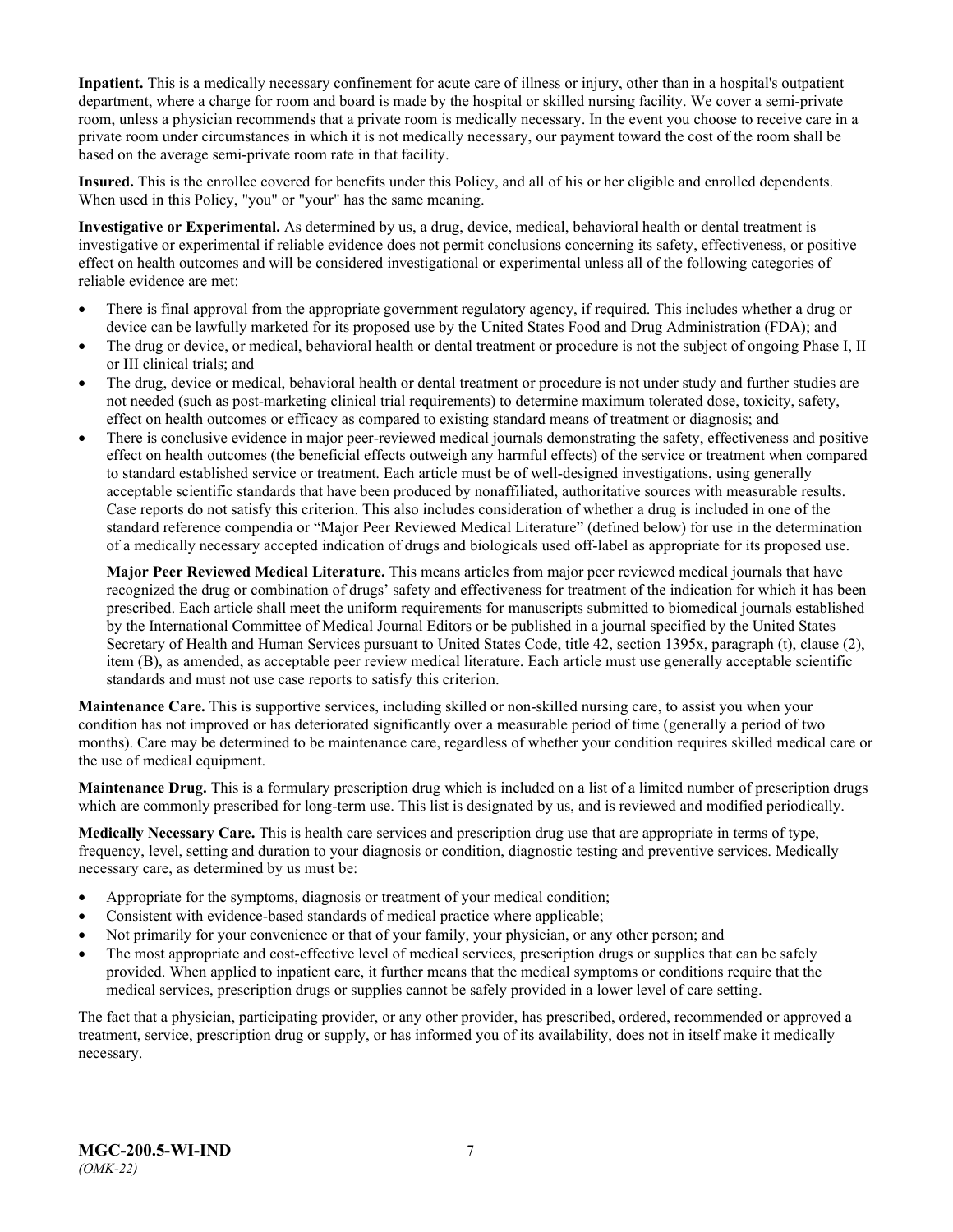**Medicare.** This is the federal government's health insurance program under Social Security Act Title XVIII. Medicare provides health benefits to people who are age 65 or older, or who are permanently disabled. The program has two parts: Part A and Part B. Part A generally covers the costs of hospitals and extended care facilities. Part B generally covers the costs of professional medical services. Both parts are subject to Medicare deductibles.

**Mental Health Professional.** This is a psychiatrist, psychologist, or mental health therapist licensed for independent practice, lawfully performing a mental health or substance use disorder treatment services in accordance with governmental licensing privileges and limitations, who renders mental health or substance use disorder treatment services, as covered in this Policy. For inpatient services, these mental health professionals must be working under the order of a physician.

**Outpatient.** This is medically necessary diagnosis, treatment, services or supplies provided by a hospital's outpatient department, or a licensed surgical center and other ambulatory facility (other than in any physician's office).

**Physician.** This is a licensed medical doctor, or doctor of osteopathy, lawfully performing a medical service, in accordance with governmental licensing privileges and limitations, who renders medical or surgical care, as covered in this Policy.

**Policy Year.** This is the 12-month period beginning on 12:01 A.M. Central Time on January 1, and ending 12:00 A.M, of the next following December 31. The Policy Year may be subject to change.

**Prescription Drug.** This is any medical substance for prevention, diagnosis or treatment of injury, disease or illness approved and/or regulated by the Federal Food and Drug Administration (FDA). It must (1) bear the legend: "Caution: Federal Law prohibits dispensing without a prescription" or "Rx Only"; and (2) be dispensed only by authorized prescription of any physician or legally authorized health care provider under applicable state law. Drugs that are newly approved by the FDA must be reviewed by HealthPartners Pharmacy and Therapeutics Committee. This process may take up to six months after market availability.

Prescription drugs include drugs for the treatment of HIV infection if the drug is approved by the FDA for the treatment of HIV infection or an illness or medical condition arising from or related to HIV infection, including investigational or experimental drugs which are prescribed and administered in accordance with the treatment protocol approved for the investigative or experimental new drug. For Network Benefits, these drugs are considered part of the Formulary.

**[Preventive Services.](http://obamacarefacts.com/obamacare-preventive-care/)** This includes routine health care, such as cancer screenings, check-ups, and patient counseling, preventive care, such as physicals, immunizations and screenings, like cancer screenings, designed to prevent or discover illness, disease, or other health problems as described in the Preventive Services section of the Benefits Chart.

**Reconstructive Surgery.** This is limited to reconstructive surgery, incidental to or following surgery, resulting from injury or illness of the involved part. Coverage for newborn children includes functional repair and restoration of congenital defects and birth abnormalities. A functional defect is one that interferes with normal body functioning.

**Rehabilitative Services.** Health care services that help a person keep, get back or improve skills and functioning for daily living that have been lost or impaired because a person was sick, hurt or disabled. These services may include physical and occupational therapy, speech-language pathology and psychiatric rehabilitation services in a variety of inpatient and/or outpatient settings.

**Renewal Date.** The Renewal Date is the first day of each Policy Year following enrollment in this Policy.

**Residential Behavioral Health Treatment Facility.** This is a facility licensed under state law for the treatment of mental health or substance use disorders and that provides inpatient treatment of those conditions by, or under the direction of, a physician. The facility provides continuous, 24-hour supervision by a skilled staff who are directly supervised by health care professionals. Skilled nursing and medical care are available each day. A residential behavioral health treatment facility does not, other than incidentally, provide educational or recreational services as part of its treatment program.

**Skilled Nursing Facility.** This is a licensed skilled nursing facility, lawfully performing medical services in accordance with governmental licensing privileges and limitations, and which is recognized as an appropriate facility by us, to render inpatient post-acute hospital and rehabilitative care and services to you when your condition requires skilled nursing facility care. It does not include facilities which provide treatment of mental health or substance use disorders.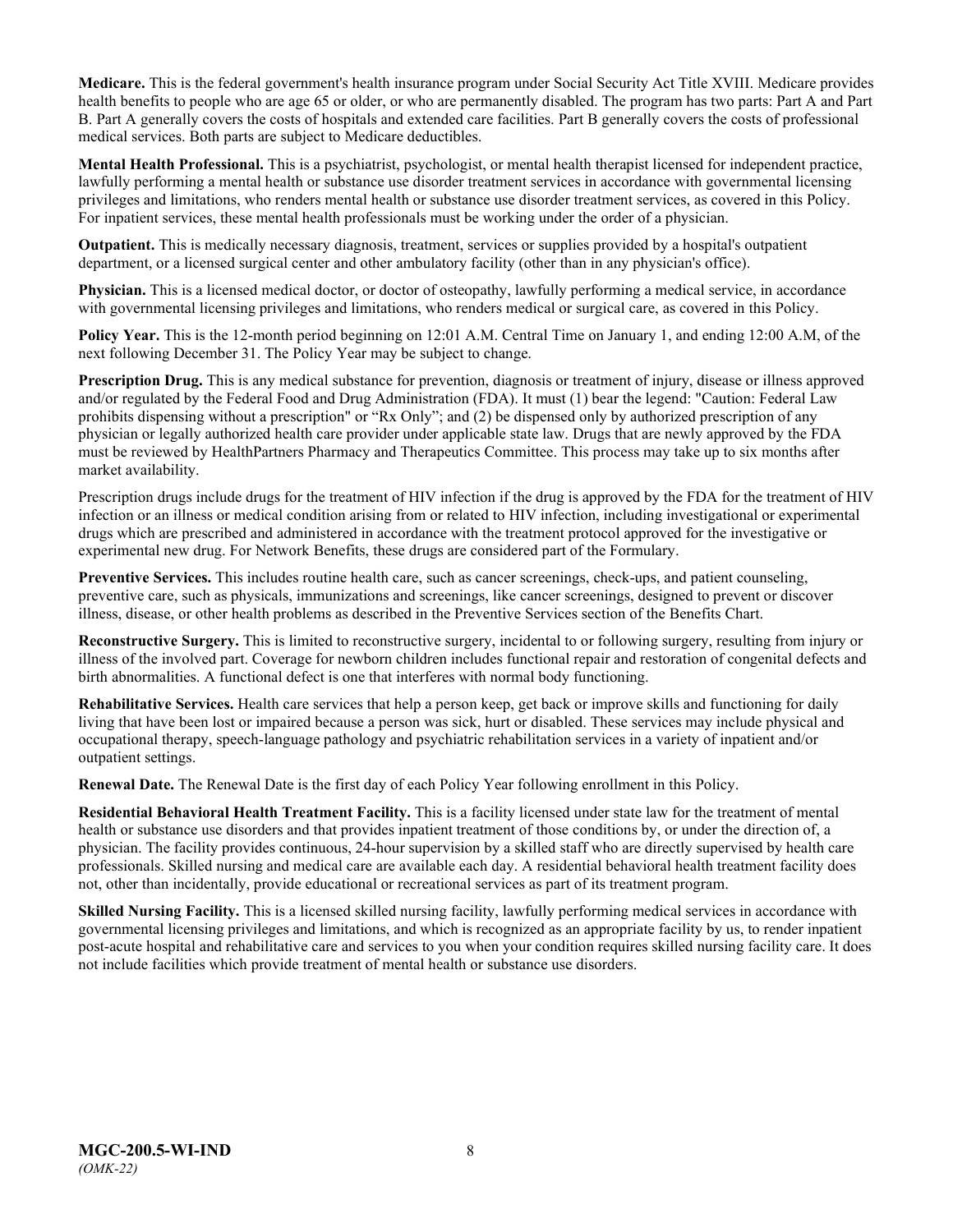### <span id="page-11-0"></span>**SERVICES NOT COVERED**

### **In addition to any other benefit exclusions, limitations or terms specified in this Policy, we will not cover charges incurred for any of the following services, except as specifically described the Benefits Chart:**

- 1. Treatment, procedures or services or drugs which are not medically or dentally necessary and/or which are primarily educational in nature or for your vocation, comfort, convenience, appearance, or recreation, including skills training.
- 2. Procedures, technologies, treatments, facilities, equipment, drugs and devices which are considered investigative or experimental, or otherwise not clinically accepted medical or dental services. We consider the following transplants to be investigative or experimental and do not cover them: surgical implantation of mechanical devices functioning as a permanent substitute for a human organ, non-human organ implants and/or transplants and other transplants not specifically listed in this Policy. In addition, transplant services by a Non-Network Provider are not covered. While complications related to an excluded transplant are covered, services which would not be performed but for the

transplant, are not covered.

- 3. Intensive behavioral therapy treatment programs for the treatment of autism spectrum disorders that are not evidence based.
- 4. Charges for Home Health Services by a Non-Network Provider.
- 5. Rest, and respite services and custodial care, except respite services as specified under the "Home Hospice Services" benefit. This includes all services, medical equipment and drugs provided for such care. Charges for Home Hospice Services by a Non-Network Provider are not covered.
- 6. Halfway houses, group homes, extended care facilities, shelter services, correctional services, detention services, transitional services, group residential services, foster care services, wilderness programs, and any comparable facilities, services or programs.
- 7. Foster care, adult foster care, and any type of family child care provided or arranged by the local, state or county.
- 8. Services associated with non-covered services, including, but not limited to, diagnostic tests, monitoring, laboratory services, drugs and supplies. This exclusion does not apply to medically necessary complications related to an excluded service if they would otherwise be covered under this Policy.
- 9. Services from non-medically or non-dentally licensed facilities or providers and services outside the scope of practice or license of the individual or facility providing the service.
- 10. Cosmetic surgery, cosmetic services and treatments, including drugs, to repair or reshape a body structure primarily for the improvement of your appearance or self-esteem, including, but not limited to, augmentation procedures, reduction procedures and scar revision. This exclusion does not apply to services for port wine stain removal and reconstructive surgery.
- 11. Dental treatment, procedures or services not listed in this Policy or Benefits Chart (see Dental Services in Benefits Chart).
- 12. Vocational rehabilitation and recreational or educational therapy. Recreational therapy is therapy provided solely for the purpose of recreation, including but not limited to: (a) requests for physical therapy or occupational therapy to improve athletic ability, and (b) braces or guards to prevent sports injuries.
- 13. Health services and certifications when required by third parties, including for purposes of insurance, legal proceedings, licensure and employment, and when such services are not preventive care or otherwise medically necessary, such as custody evaluations, vocational assessments, reports to the court, parenting assessments, risk assessments for sexual offenses, education classes for Driving Under the Influence (DUI)/Driving While Intoxicated (DWI) competency evaluations, and adoption studies. However, if a court orders an examination or treatment for a mental health condition, those services will be covered as described in the Benefits Chart. Any resulting court ordered treatment for mental health services will be subject to this Policy's requirement for medical necessity.
- 14. Infertility/fertility treatment, including but not limited to, office visits, laboratory services, diagnostic imaging services, and fertility drugs; reversal of sterilization; and sperm, ova or embryo acquisition, retrieval or storage; however, we cover office visits and consultations to diagnose infertility.
- 15. Services related to the establishment of surrogate pregnancy and fees for a surrogate are not covered. Pregnancy and maternity services are covered for an insured under this Policy.
- 16. Elective abortions, except in the case of rape or incest, or in situations where the life of the mother would be endangered if the fetus is carried to full term.
- 17. Acupuncture.
- 18. Routine foot care unless the services meet our criteria for medically necessary care.
- 19. Vision correction surgeries such as keratotomy and keratorefractive surgeries, including LASIK surgery, except as specifically described in the medical coverage criteria.
- 20. Eyeglasses, contact lenses and their fitting, measurement and adjustment, except as specifically described in the Benefits Chart.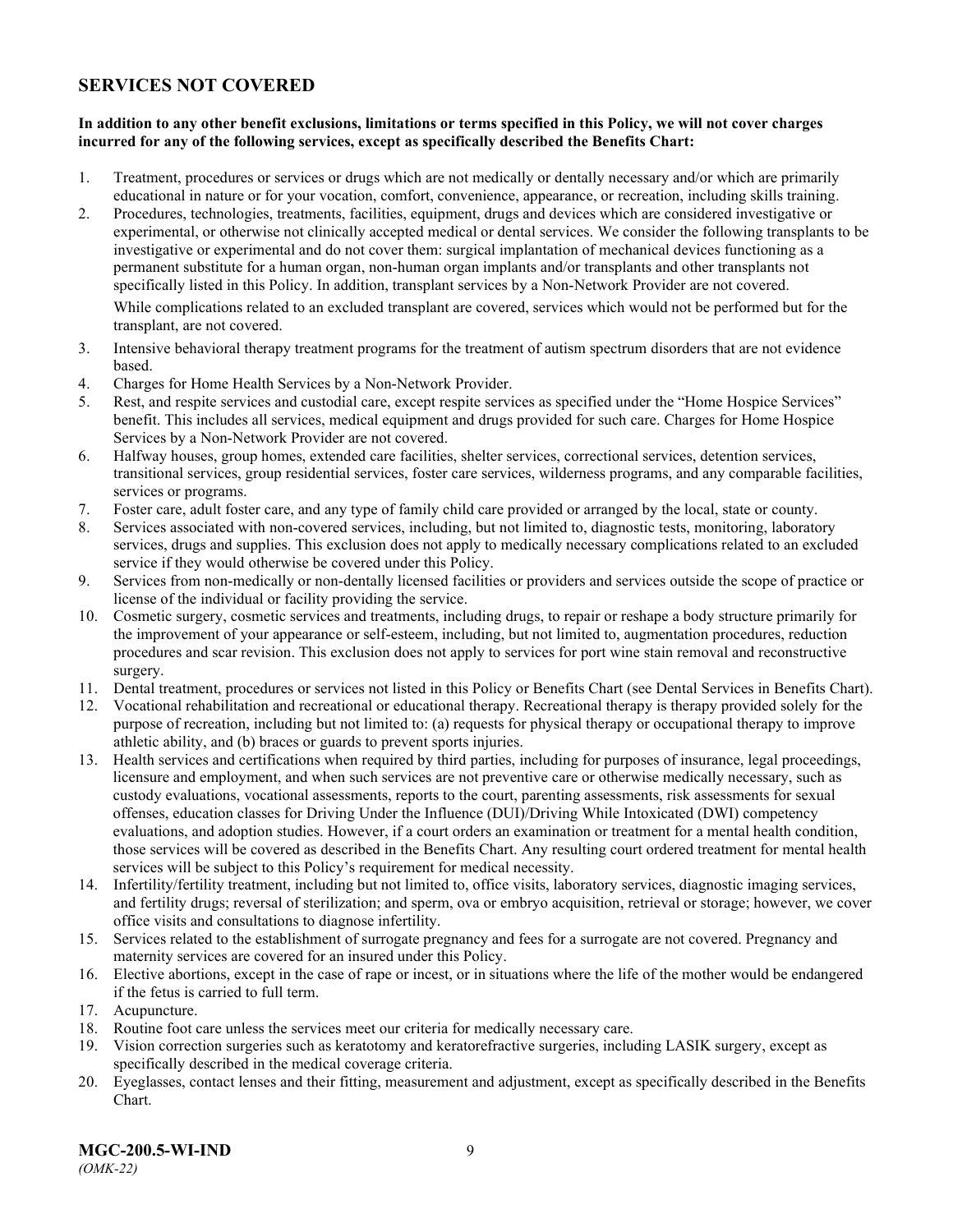- 21. Communication aids or devices: equipment to create, replace or augment communication abilities including, but not limited to, speech processors, receivers, communication boards, or computer or electronic assisted communication.
- 22. Implantable and osseointegrated or bone-anchored hearing aids and their fitting, except as specifically described in the Benefits Chart. This exclusion does not apply to cochlear implants.
- 23. Medical Food. Enteral feedings, unless they are the sole source of nutrition used to treat a life-threatening condition, nutritional supplements, over-the-counter electrolyte supplements and infant formula. This exclusion does not apply to oral amino acid based elemental formula or other items if they meet our medical coverage criteria.
- 24. Drugs for the treatment of growth deficiency.
- 25. Services provided by a family member of the enrollee, or a resident in the enrollee's home.
- 26. Religious counseling; marital/relationship counseling and sex therapy.
- 27. Private duty nursing services.
- 28. Services that are provided to you, if you also have other primary insurance coverage for those services and you do not provide us the necessary information to pursue Coordination of Benefits, as required under this Policy.
- 29. For Non-Network Benefits, the portion of a billed charge for an otherwise covered service by a provider, which is in excess of the usual and customary charges. We also do not cover charges or a portion of a charge which is either a duplicate charge for a service or charges for a duplicate service.
- 30. Charges for services (a) for which a charge would not have been made in the absence of insurance or health plan coverage, or (b) which you are not legally obligated to pay, and (c) from providers who waive copayment, deductible and coinsurance payments by the insured, except in cases of undue financial hardship.
- 31. Provider and/or insured travel and lodging incidental to travel, regardless if it is recommended by a physician.
- 32. Health club memberships.
- 33. Massage therapy for the purpose of comfort or convenience of the insured.
- 34. Replacement of prescription drugs, medications, equipment and supplies due to loss, damage or theft.
- 35. Autopsies.
- 36. For Network Benefits, charges incurred for transplants received at facilities which are not designated facilities.
- 37. Accident-related dental services if treatment is (1) provided to teeth which are not sound and natural, (2) to teeth which have been restored, (3) initiated beyond six months from the date of the injury, (4) received beyond the initial treatment or restoration, or (5) received beyond twenty-four months from the date of injury; or charges for accident-related dental services by a Non-Network Provider.
- 38. Nonprescription (over the counter) drugs or medications, including, but not limited to, vitamins, supplements, homeopathic remedies, and non-FDA approved drugs, unless listed on the Formulary and prescribed by a physician or legally authorized health care provider under applicable state and federal law. The Formulary is a current list, which may be revised from time to time, of prescription drugs, medications, equipment and supplies. The Formulary is available by calling Member Services, or logging on to your "*my*HealthPartners" account at [healthpartners.com.](http://www.healthpartners.com/) This exclusion does not include over-the-counter contraceptives for women as allowed under the Affordable Care Act when the insured obtains a prescription for the item. In addition, if the insured obtains a prescription, this exclusion does not include aspirin to prevent cardiovascular disease for men and women of certain ages; folic acid supplements for women who may become pregnant; fluoride chemoprevention supplements for children without fluoride in their water source; and iron supplements for children ages 6-12 months who are at risk for anemia.
- 39. Hair prosthesis (wigs).
- 40. Charges for phone, data, software or mobile applications/apps unless specifically described as covered in our medical coverage criteria for the device or service.
- 41. Charges for sales tax.
- 42. Charges for elective home births.
- 43. Professional services associated with substance use disorder interventions. A "substance use disorder intervention" is a gathering of family and/or friends to encourage a person covered under this Policy to seek substance use disorder treatment.
- 44. Services provided by naturopathic providers.
- 45. Commercial weight loss programs and exercise programs, and all weight loss/bariatric surgery.
- 46. Oral surgery to remove wisdom teeth.
- 47. Orthognathic treatment or procedures and all related services.
- 48. All drugs used for the treatment of sexual dysfunction.
- 49. Treatment, procedures, or services or drugs which are provided when you are not covered under this Policy.
- 50. Non-medical or dental administrative fees and charges including but not limited to medical or dental record preparation charges, appointment cancellation fees, after hours appointment charges, and interest charges.
- 51. Medical cannabis.
- 52. Routine eye exams for adults age 22 and older.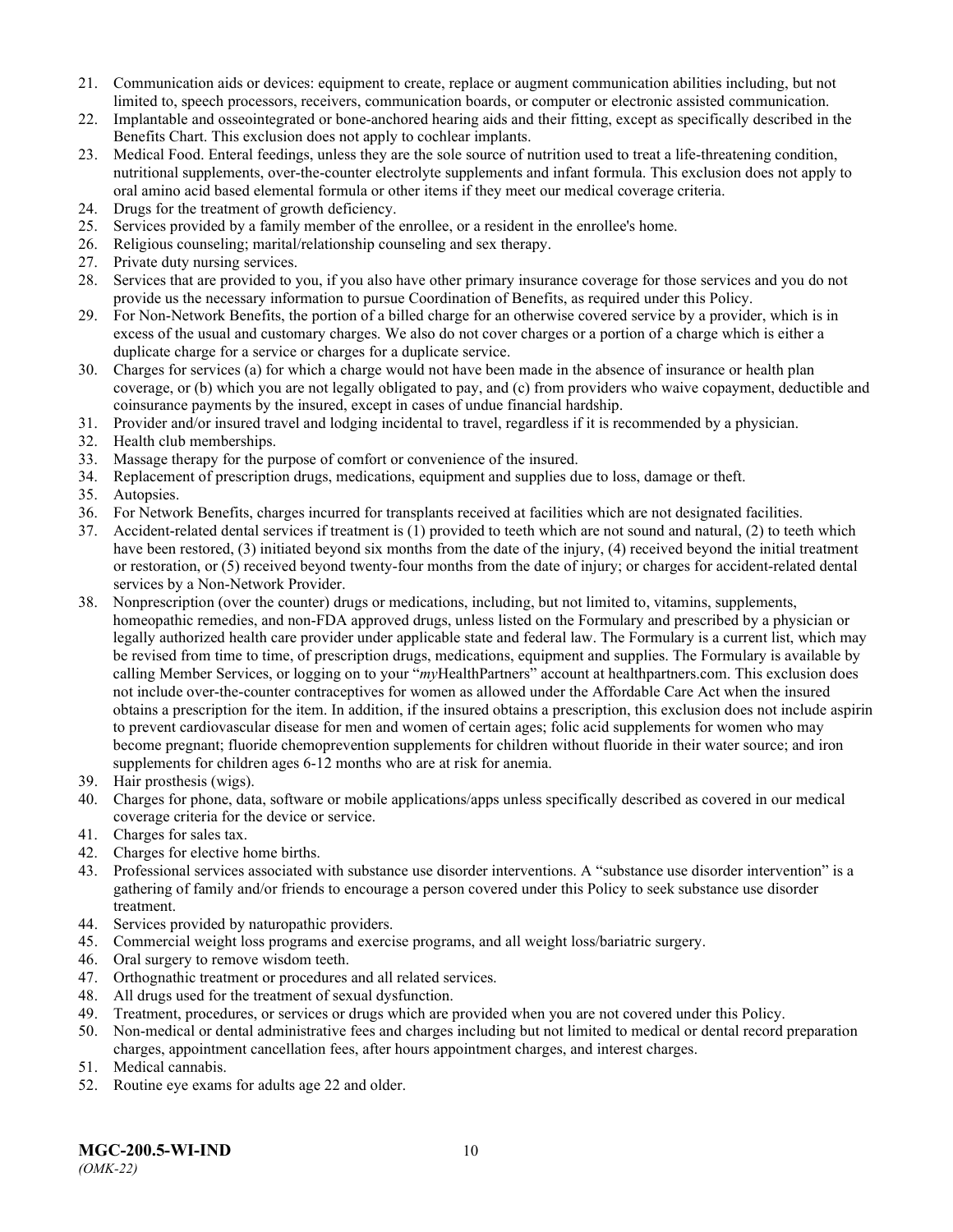- 53. Drugs on the Excluded Drug List. The Excluded Drug List includes select drugs within a therapy class that are not eligible for coverage. This includes drugs that may be excluded for certain indications. The Excluded Drug List is available at healthpartners.com.
- 54. Drugs that are newly approved by the FDA until they are reviewed and approved by HealthPartners Pharmacy and Therapeutics Committee.

### <span id="page-13-0"></span>**DISPUTES AND COMPLAINTS**

### <span id="page-13-1"></span>**DETERMINATION OF COVERAGE**

Eligible services are covered only when medically or dentally necessary for the proper treatment of an insured. Our medical or dental directors, or their designees, make coverage determinations of medical or dental necessity, restrictions on access and appropriateness of treatment, and they make final authorization for certain covered services. Coverage determinations are based on established medical or dental policies, which are subject to periodic review and modification by the medical or dental directors. Coverage determinations for prescription drugs are based on requirements established by the HealthPartners Pharmacy and Therapeutics Committee, and are subject to periodic review and modification. Frequency limits, deductibles, copayments or coinsurance, or other maximums or limits for certain covered pediatric dental services may not apply for certain medical conditions if you meet specific coverage criteria set by our dental directors.

### **COMPLAINTS**

1. **In General:** We have a complaint procedure to resolve concerns you may have about benefits, administrative processes, or services from us or from our contracted providers. Most concerns can be resolved quickly and informally through the complaint process. To start, you may call Member Services. This complaint process is available to enrollees, applicants, former enrollees, or any authorized representative acting on behalf of an enrollee, applicant or former enrollee seeking to resolve a concern which arose during the enrollee's membership or enrollment for membership.

#### 2. **Definitions**

**Adverse Determination.** This is a denial, reduction, or termination of, or failure to provide or make payment for a benefit for any of the following reasons:

- Failure to provide or make payment for a benefit based on a utilization review.
- Failure to provide or make payment for a benefit based on a determination that the benefit is investigational or experimental.

In addition, an adverse determination includes a recession of coverage. A recession is a discontinuance or cancellation of coverage that has retroactive effect. A cancellation or discontinuance of coverage is not a recession if it is effective retroactively because of a failure to pay premiums or contributions on a timely basis.

**Complaint**. This is an expression of dissatisfaction by you or your authorized representative pertaining to services or benefits provided by us or our contracted providers during your enrollment or application for enrollment under this Policy. Many complaints or questions can be resolved informally by calling Member Services.

**Experimental Treatment Determination.** A determination by, or on behalf of HealthPartners Insurance Company, to which all of the following apply:

- A proposed treatment has been reviewed;
- Based on the information provided, the treatment has been determined to be experimental according to the terms of this Policy;
- Based on the information provided, we have denied payment for the treatment.

**Grievance.** This is a written statement of dissatisfaction by you or your authorized representative pertaining to concerns about the provision of services, claims practices or benefit administration during your enrollment or application for enrollment on this Policy.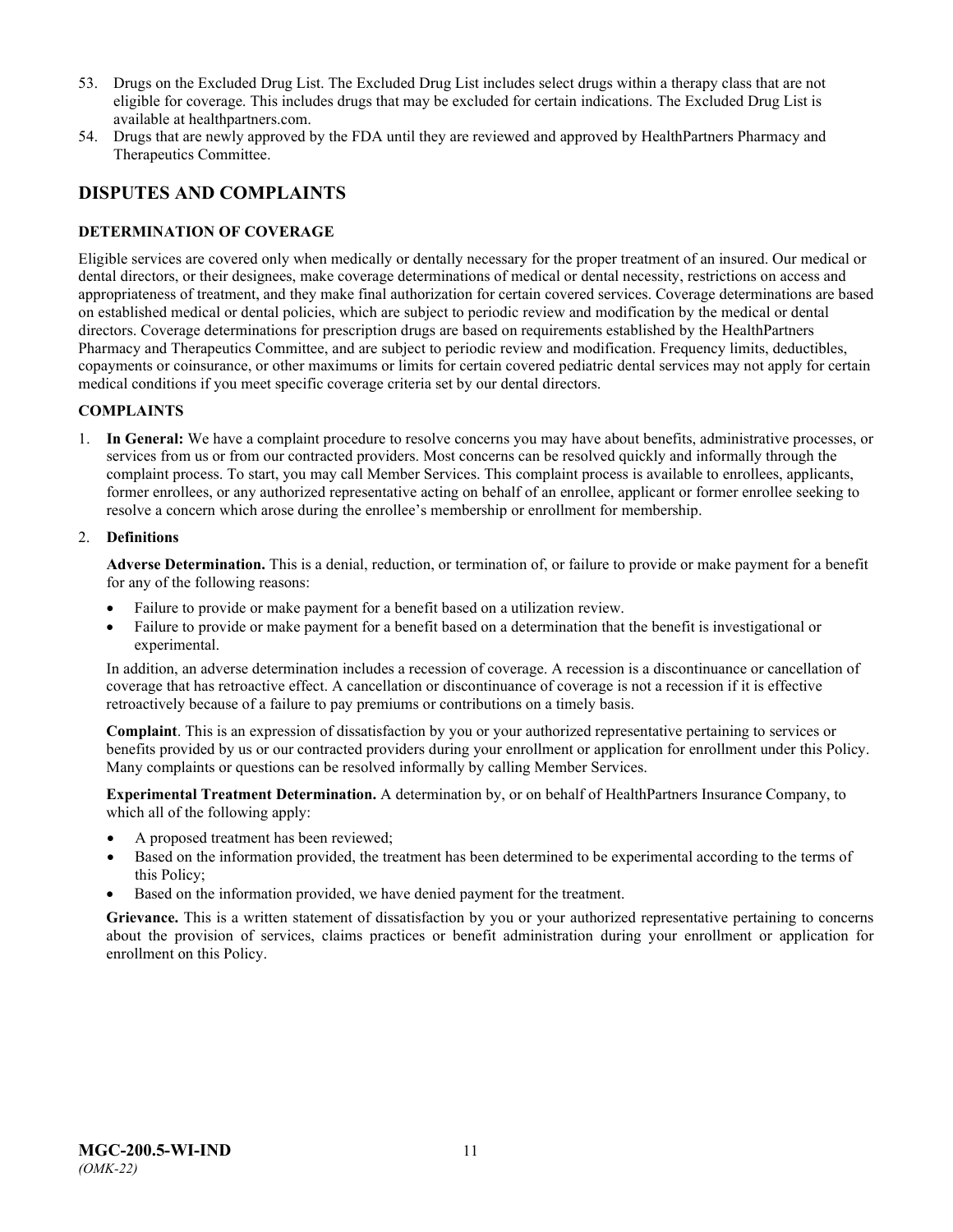### 3. **Complaint and Grievance Procedure**

#### a. **Complaint Process**

If you have a concern and would like our assistance, you may call Member Services at 866-232-1166 to issue a complaint. Member Services will investigate the complaint and notify you or your authorized representative of the outcome of our review. We will make every effort to resolve the complaint.

If you are dissatisfied with our resolution, you may pursue the plan's grievance process. In addition, you may alternately skip this complaint process and proceed directly to the grievance process.

If your complaint involves a claim for medical services that was denied based on our clinical coverage criteria, your provider can discuss the decision with a clinician who reviewed the request for coverage. He or she should refer to the denial notice for information or call Member Services for assistance.

#### b. **Grievance Process**

You or your authorized representative may seek further review of a complaint not resolved through the complaint process described above. The steps in this grievance process are outlined below.

(1) **Standard Grievance.** You or your authorized representative must file your written request for review within 3 years of the adverse decision. Send your written request, including comments, documents, records and other information relating to the grievance, the reasons you believe you are entitled to benefits, and any other supporting information to:

> HealthPartners Insurance Company Member Rights & Benefits 8170 33rd Avenue South P.O. Box 9463 Minneapolis, MN 55440-9463 FAX: 952-853-8742

Within 5 business days of receiving your request, we will send to you or your authorized representative a written notification stating we received your request.

Upon request and at no charge to you, you will be given reasonable access to and copies of all documents, records and other information relevant to your grievance.

If the decision is to deny your request, you or your authorized representative have the right to appear in person before, or by teleconference with, the grievance committee to present any verbal testimony, written comments, records, or documents pertinent to the grievance. We will send you written notification of the date, time and place of the grievance panel meeting at least seven (7) days prior to the meeting date.

We will review your grievance and notify you in writing of our grievance decision within 30 calendar days of our receipt of your request.

(2) **Expedited Grievance.** If your grievance concerns urgently-needed services, and the review timeframes specified above could result in adverse health effects, the procedure specified in paragraph (1) above does not apply. For urgently-needed services, you and your health care provider may request an expedited grievance either verbally, by calling Member Services, or in writing. We will review your request as expeditiously as possible, taking into account any medical exigencies. We will provide notification of the outcome of our review within 72 hours. An urgent internal and external review may occur at the same time.

### 4. **Independent Review Procedures:**

- a. If we have made an Adverse Determination (defined above), you may request independent review of our decision if you request an external review within four months of the date of the grievance resolution letter.
	- To initiate an external review process, you or your representative may submit a written request for an independent review to us. Send your request to:

HealthPartners Insurance Company Member Rights & Benefits 8170 33rd Avenue South P.O. Box 9463 Minneapolis, MN 55440-9463 FAX: 952-853-8742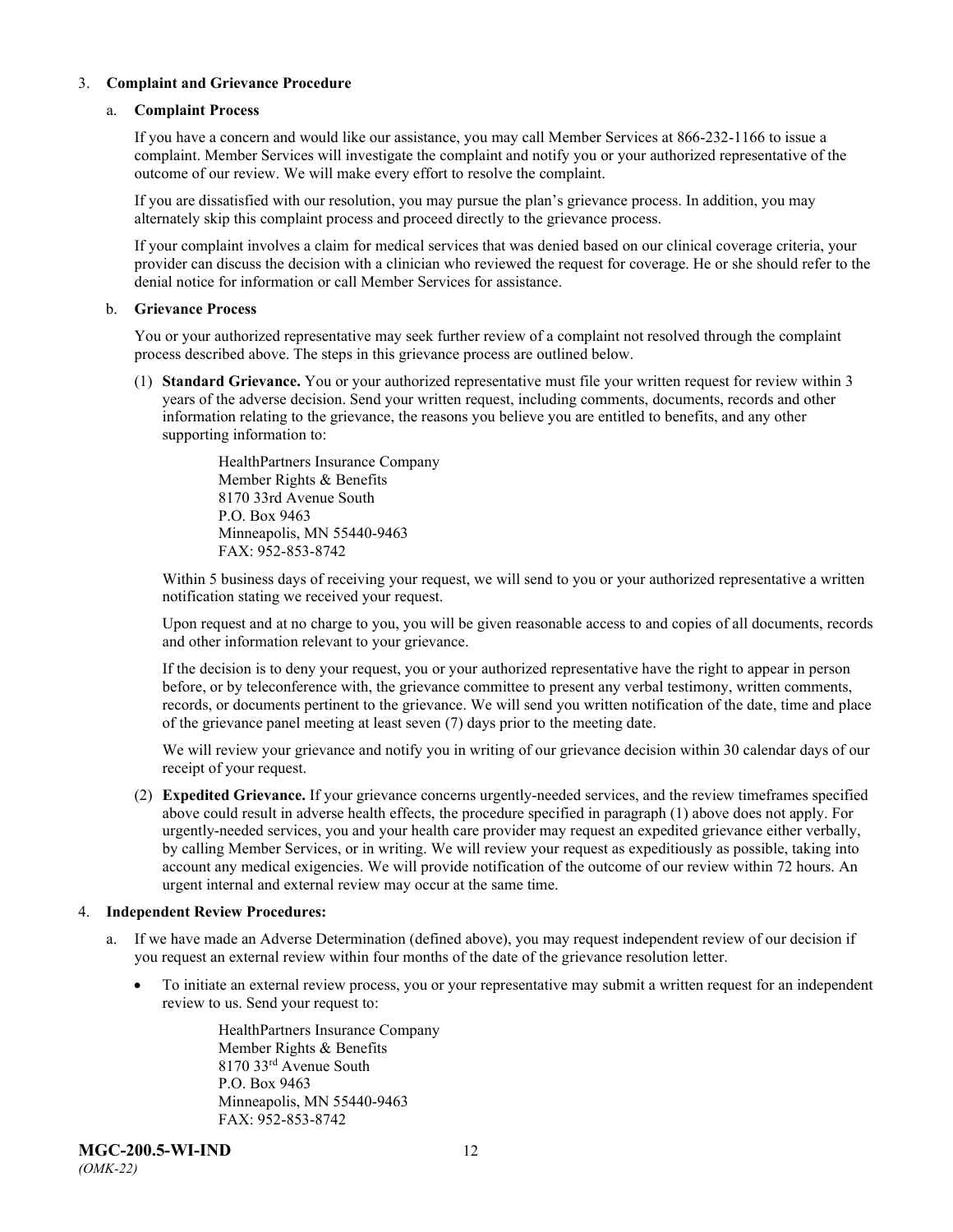If you believe your request involves urgently-needed services, or if we mutually agree that your request should proceed directly to independent review, you should send your request to us.

- Upon receipt of the request for independent review, the Independent Review Organization ("IRO") must provide immediate notice of the review to the complainant and to us. Within 10 business days, the enrollee and HealthPartners Insurance Company must provide the reviewer with any information they want to be considered. The enrollee or his or her authorized representative and HealthPartners Insurance Company shall be given an opportunity to present their facts and arguments. Any aspect of the external review involving medical determinations must be performed by a health care professional with expertise in the medical issue being reviewed.
- b. The IRO will notify you and us of its determination within 45 calendar days (or within 72 hours of its receipt of all needed information, if the independent review is expedited).
- c. The determination of the IRO is binding on you and on us. However, decisions regarding rescissions are not binding on the insured.
- 5. **Office of the Commissioner of Insurance.** You may contact the **OFFICE OF THE COMMISSIONER OF INSURANCE,** a state agency which enforces Wisconsin's insurance laws, and file a complaint. You can file a complaint electronically with the **OFFICE OF THE COMMISSIONER OF INSURANCE** at its website at http://oci.wi.gov/, or by writing to:

Office of the Commissioner of Insurance Complaints Department PO Box 7873 Madison, WI 53707-7873

or you can call 866-232-1166 outside of Madison or 266-0103 in Madison, and request a complaint form.

### <span id="page-15-0"></span>**CONDITIONS**

### <span id="page-15-1"></span>**RIGHTS OF REIMBURSEMENT AND SUBROGATION**

If we provide or pay for services to treat an injury or illness caused by the act or omission of another party, we have the right to recover the value of those services and payments made. This right shall be by reimbursement and subrogation. The right of reimbursement means you must repay us at the time you receive a recovery and we will be entitled to immediately collect the reasonable value of our payments from said settlement fund. The right of subrogation means that we may make claim in your name or our name against any persons, organizations or insurers on account of such injury or illness.

The right of reimbursement and subrogation applies to any type of recovery from any third party, including but not limited to recoveries from tortfeasors, underinsured motorist coverage, uninsured motorist coverage, medical payments coverage, any applicable umbrella coverage, other substitute coverage or any other right of recovery, whether based on tort, contract, equity or any other theory of recovery. The right of reimbursement is binding upon you, your legal representative, your heirs, next of kin and any beneficiary, trustee or legal representative of your heirs or next of kin in the event of your death. Any amounts you receive from such a recovery must be held in trust for our benefit to the extent of our subrogation claims.

You agree to cooperate fully in every effort by us to enforce our rights of reimbursement and subrogation. You also agree that you will not do anything to interfere with those rights. You are required by this Policy to promptly inform us in writing of any potential or pending claim for recovery you may have on account of such injury or illness. Our rights under this part may be subject to and limited by Wisconsin Law but are not limited by our right to recovery from another source. Our rights shall not be reduced by attorney's fees or any other costs of collection incurred by you. We may not have a right to recovery if you have not been made whole, after taking into consideration any comparative negligence. If a dispute arises over the question of whether or not you have been made whole, we have the right to a judicial determination of what dollar amount constitutes full recovery.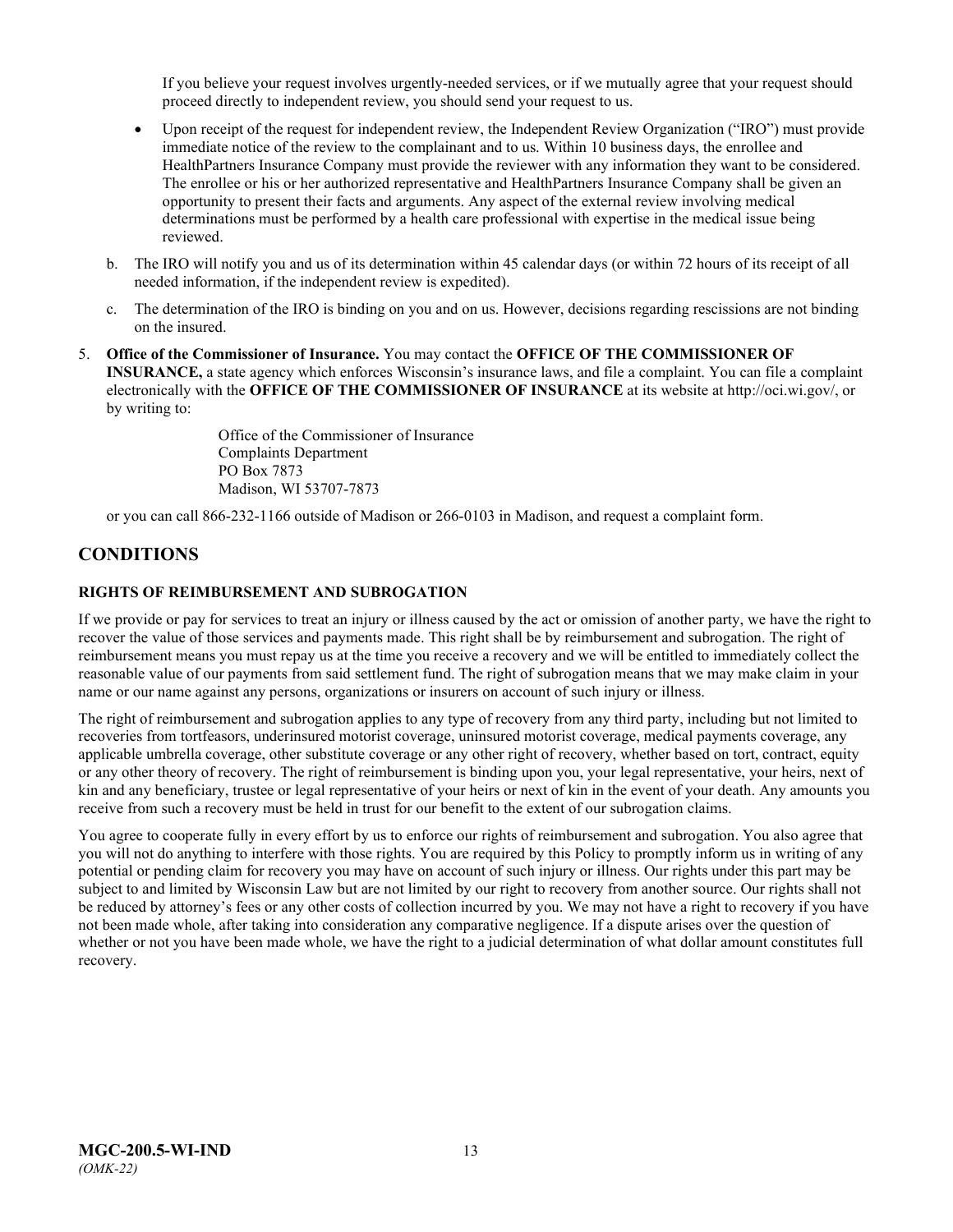### **COORDINATION OF BENEFITS**

This Coordination of Benefits provision applies when the insured has group health care coverage in addition to coverage under this Policy. The insured's benefits under this plan are reduced so that the total benefits do not exceed 100% of covered services.

Certain facts are needed to coordinate benefits. We have the right to decide which facts we need. Consistent with applicable state and federal law, we may get needed facts from or give them to any other organization or person, without your further approval or consent unless applicable state or federal law prevents disclosure of the information without the consent of the patient or the patient's representative. Each person claiming benefits under this Policy must give us facts we need to pay the claim.

If we pay more than we should have paid under this Coordination of Benefits rule, we may recover the excess from one or more of the following:

- the persons we paid or for whom we have paid;
- insurance companies; or
- other organizations.

The amount paid includes the reasonable cash value of any benefits provided in the form of services.

### **MEDICARE AND THIS POLICY**

Medicare is a primary payer for Medicare enrollees who are eligible for Medicare because (a) they have reached age 65, or (b) are under age 65, and covered by Medicare because of disability or end stage renal disease.

The benefits under this Policy are not intended to duplicate any benefits to which insureds are, or would be, entitled under Medicare. All sums payable under Medicare for services provided pursuant to this Policy shall be payable to and retained by us. Each insured shall complete and submit to us such consents, releases, assignments and other documents as may be requested by us in order to obtain or assure reimbursement under Medicare for which insureds are eligible.

We also reserve the right to reduce benefits for any medical expenses covered under this Policy by the amount of any benefits available for such expenses under Medicare. This will be done before the benefits under this Policy are calculated. Charges for services used to satisfy an insured's Medicare Part B deductible will be applied under this Policy in the order received by us. Two or more charges for services received at the same time will be applied starting with the largest first.

The benefits under this Policy are considered secondary to those under Medicare only when the insured has actually enrolled in Medicare.

The provisions of this section will apply to the maximum extent permitted by federal or state law. We will not reduce the benefits due any insured where federal law requires that we determine our benefits for that insured without regard to the benefits available under Medicare.

# <span id="page-16-0"></span>**EFFECTIVE DATE AND ELIGIBILITY**

### <span id="page-16-1"></span>**EFFECTIVE DATE**

**Open Enrollment Period.** During the open enrollment period November 1 – December 24 your coverage will be effective on January 1.

**Special Enrollment Period.** If you enroll during a special enrollment period, your coverage is effective:

- 1. In the case of birth, adoption or placement for adoption, or a child support order or other court order, coverage is effective on the date of birth, adoption or placement for adoption, or the date specified in a child support order or other court order;
- 2. In the case of marriage, coverage is effective the first day of the following month;
- 3. In the case where a qualified individual loses minimum essential coverage, coverage is effective the first day of the following month;
- 4. In the case of an individual gaining access to a new Qualified Health Plan due to a permanent move AND you had qualifying coverage for at least one day in the 60 days before your move, coverage is effective on the first of the month following the move;
- 5. For all other special enrollment period events listed below under the following subsection titled, "Eligibility", coverage is effective on the first of the month following plan selection.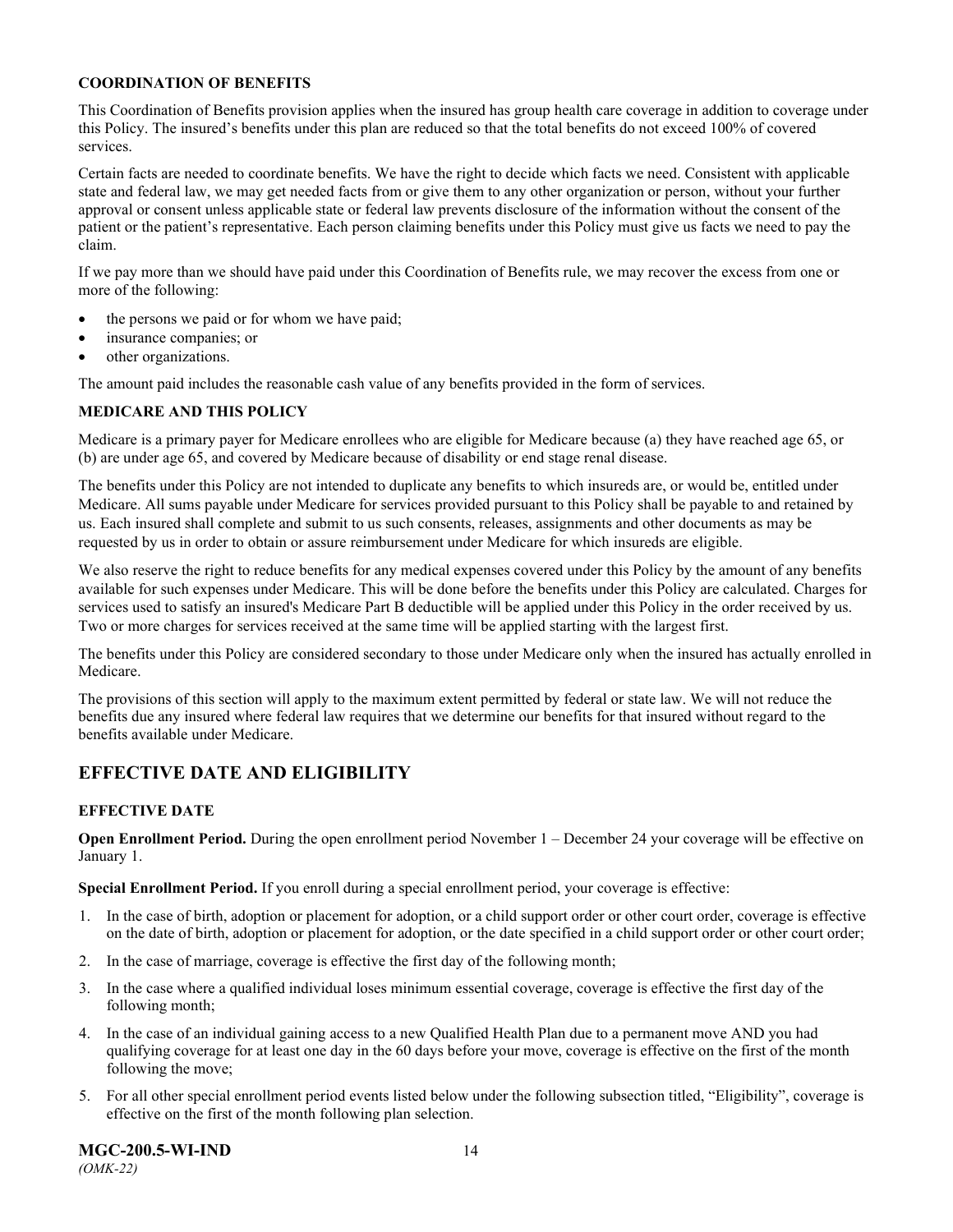### <span id="page-17-0"></span>**ELIGIBILITY**

You must enroll yourself and any eligible dependents during the annual open enrollment period or a special enrollment period to be covered under this Policy, except as specified below for a newborn or newly adopted child.

**Open Enrollment Period.** The open enrollment period begins on November 1 and extends through December 24. The annual open enrollment period and the date you have to enroll yourself and any eligible dependents are defined under federal law and may vary.

**Special Enrollment Period.** You are eligible to enroll outside of the open enrollment period if you qualify for a special enrollment period. The following events qualify for a special enrollment period:

- 1. You must enroll yourself and any eligible dependents within 30 days of any of the following HIPAA qualifying events listed under this item 1:
	- If you or your dependents lose group coverage because of termination of employment (except for gross misconduct) or reduction in hours.
	- If you or your dependents lose group coverage because of the death of the enrollee.
	- If you or your dependents lose group coverage because of divorce or legal separation.
	- If your dependent loses group coverage because of loss of eligibility as a dependent child.
	- If you or your dependents lose group coverage because the group enrollee's initial enrollment for Medicare.
	- For a retired enrollee, spouse and other dependents, if you lose group coverage because of the bankruptcy filing by a former employer, under Title XI, United States Code, on or after July 1, 1986.
- 2. You must enroll yourself and any eligible dependents within 60 days of any of the following ACA qualifying events listed below:
	- If you or any of your eligible dependents lose minimum essential coverage (failure to pay premium or a rescission of coverage allowed under federal law do not qualify as a loss of minimum essential coverage). If you or any of your eligible dependents lose minimum essential coverage, you may enroll anytime during the period starting 60 days prior to and ending 60 days following your loss of minimum essential coverage.
	- If you have any newly acquired dependents through marriage, birth, adoption, or placement for adoption, or through a child support order or other court order.
	- If you are qualified, but experience an error in enrollment.
	- If you are enrolled in another Qualified Health Plan and you successfully demonstrate to the Marketplace that your Qualified Health Plan has substantially violated a material provision of its Policy.
	- If you are newly eligible or lose eligibility for advance payment of the premium tax credit, or you experience a change in eligibility for cost sharing reductions.
	- If you become eligible for a new Qualified Health Plan offered through the Marketplace because of a permanent move and you had minimum essential coverage for one or more days during the 60 days prior to the permanent move.

**Late Enrollment.** If you do not enroll yourself or any eligible dependents during the open enrollment period or a special enrollment period, you must wait until the next annual open enrollment period to enroll yourself and any eligible dependents.

**Newborn or Newly Adopted Child Enrollment**. Your newborn child, or covered dependent's newborn child, is automatically covered for the first 60 days after birth. Your adopted child or child placed for adoption is covered for the 60 days immediately following the date the child is placed in your home or the date of the final court order granting the adoption. Coverage is effective from the date of birth or adoption (or date of placement for adoption). If premium is required to add the child for coverage under this Policy you must notify us and send the required premium within 60 days of the child's birth, adoption or placement for adoption. If premium is not required to add the child under this Policy, you should still notify us as soon as possible, so we can enroll the child in the plan.

If you do not notify us, or do not pay the required premium, within the initial 60 day period following birth, adoption or placement for adoption and you would like to add your child or grandchild for coverage, you may add the child for up to one year from the date of birth or adoption if you pay the required premium; premium payments that are past due may be subject to interest. If you do not add your child or grandchild within one year, that child will be considered a late entrant.

### <span id="page-17-1"></span>**CHANGES IN COVERAGE**

All changes to the Policy must be approved by us. No agent can legally change the Policy or waive any of its terms.

Any change in coverage required by state or federal law becomes effective according to law.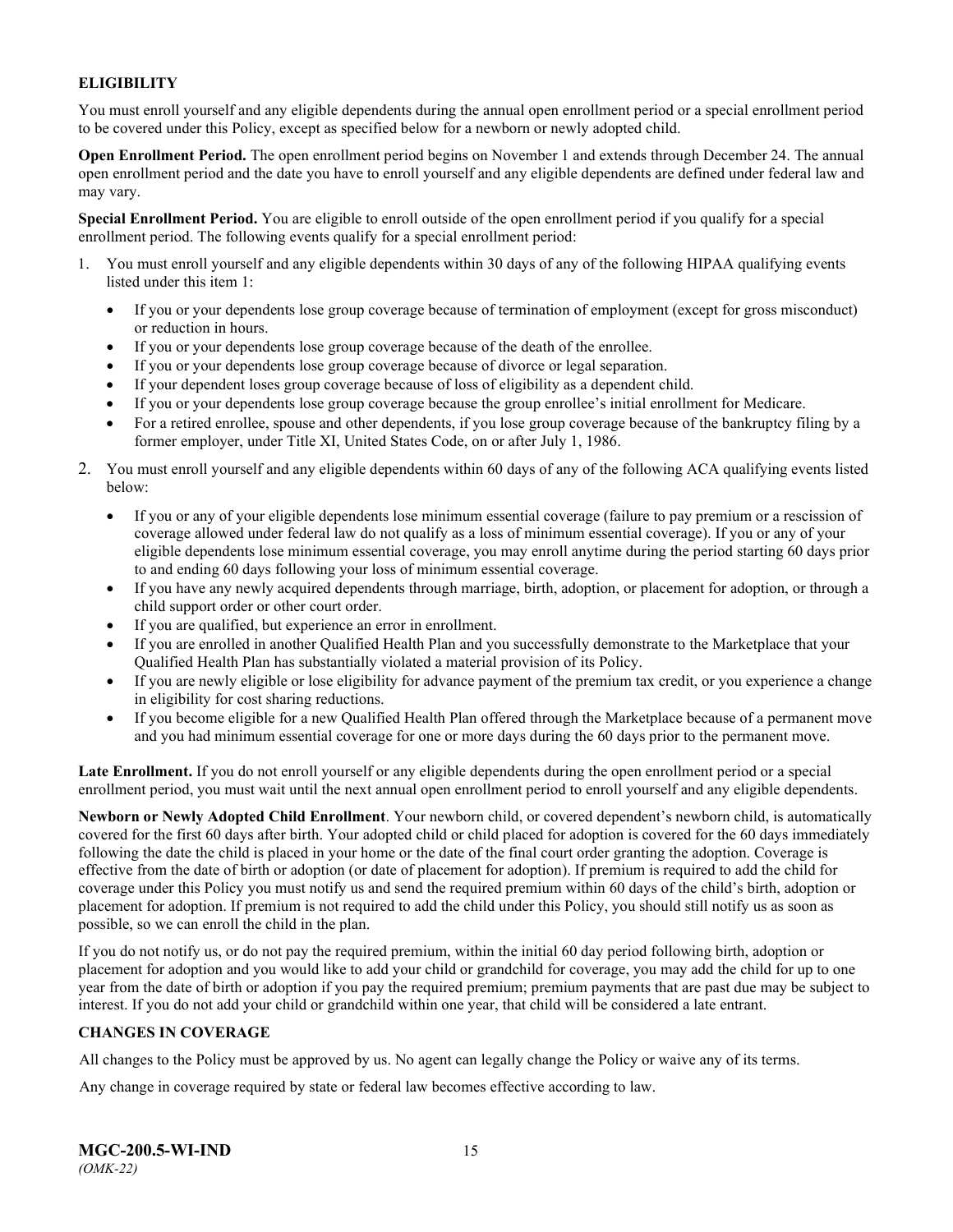# <span id="page-18-0"></span>**TERMINATION**

Termination of coverage for the enrollee constitutes automatic termination of coverage for all of the enrollee's enrolled dependents, unless otherwise specified by the enrollee.

### <span id="page-18-1"></span>**VOLUNTARY TERMINATION**

You may terminate this Policy at any time. Coverage for you and your enrolled dependents terminates on the date specified by you in writing, provided that you have given 14 days advance notice of termination. If you do not give 14 days advance notice of termination, coverage under this Policy will terminate 14 days following your request for termination. You cannot retroactively cancel this Policy.

Written notice must be sent to HealthPartners Insurance Company Attn.: Membership Accounting Department, 8170 33<sup>rd</sup> Avenue South, P.O. Box 1309, Minneapolis, MN 55440-1309.

### <span id="page-18-2"></span>**INVOLUNTARY TERMINATION**

We may terminate your coverage under this Policy if any of the following apply:

- If we no longer offer coverage in the individual market, subject to 180 days advance notice of termination.
- If we terminate a particular plan or product, subject to 90 days advance notice of termination. In this case, you would be able to select a different plan or product.
- If you move outside of our service area, subject to 31 days advance notice of termination.
- If an enrolled dependent no longer meets this Policy's definition of eligible dependent, coverage for that dependent terminates on the last day of the month in which the dependent's eligibility ceases.
- To the extent that a termination would be considered a rescission under state or federal law under the last bulleted item we are required to give you 30 days advance notice of termination.

We cannot renew your coverage with us if the following applies:

• If we have knowledge that you are entitled to Medicare Part A or enrolled in Medicare Part B and renewal of individual coverage with us through a different policy or contract would duplicate benefits for which you are otherwise entitled, then any renewal of your individual coverage with us through a different policy or contract is prohibited by federal law and cannot be renewed.

### <span id="page-18-3"></span>**TERMINATION FOR CAUSE**

- The premium payment is due on or before the 1<sup>st</sup> of each month that coverage is provided. There is a 10-day grace period during which to pay the required premium. Coverage under this Policy will continue in force during the grace period. If no payment is received by us within the 10-day grace period, coverage terminates retroactive to the paid through date.
- In the event of misstatements made by the applicant in the enrollment form for coverage under this Policy, no misstatement, except fraudulent misstatements, shall be used to void this Policy or deny a claim for benefits covered under this Policy for loss incurred or disability commencing after the expiration of the two year period beginning from the issue date of this Policy. No claim for loss incurred commencing after two years from the effective date of the Policy is reduced or denied on the ground that a disease or physical condition not excluded from benefits by name or specific description effective on the date of loss, has existed prior to the effective date of coverage under this Policy.

### <span id="page-18-4"></span>**CLAIMS PROVISIONS**

**Notice of Claims.** When a claim arises for services you have already received, you should notify us of the charges incurred in writing. This written notice of claim must be given within 20 days after any charges incurred, which are covered by this section, or as soon as reasonably possible. **Notice given to us by you or on behalf of you, at HealthPartners Insurance Company's principal office at 8170 33rd Avenue South, P.O. Box 1289, Minneapolis, MN 55440-1289, with information sufficient to identify you and the service, is deemed notice.**

**Claim Forms.** After receiving notice of claim, we will furnish a claim form for filing proof of loss. If this form is not received within 15 days after notice is given, you should submit written proof which documents the date and type of service, provider name and itemized charges, for which a claim is made.